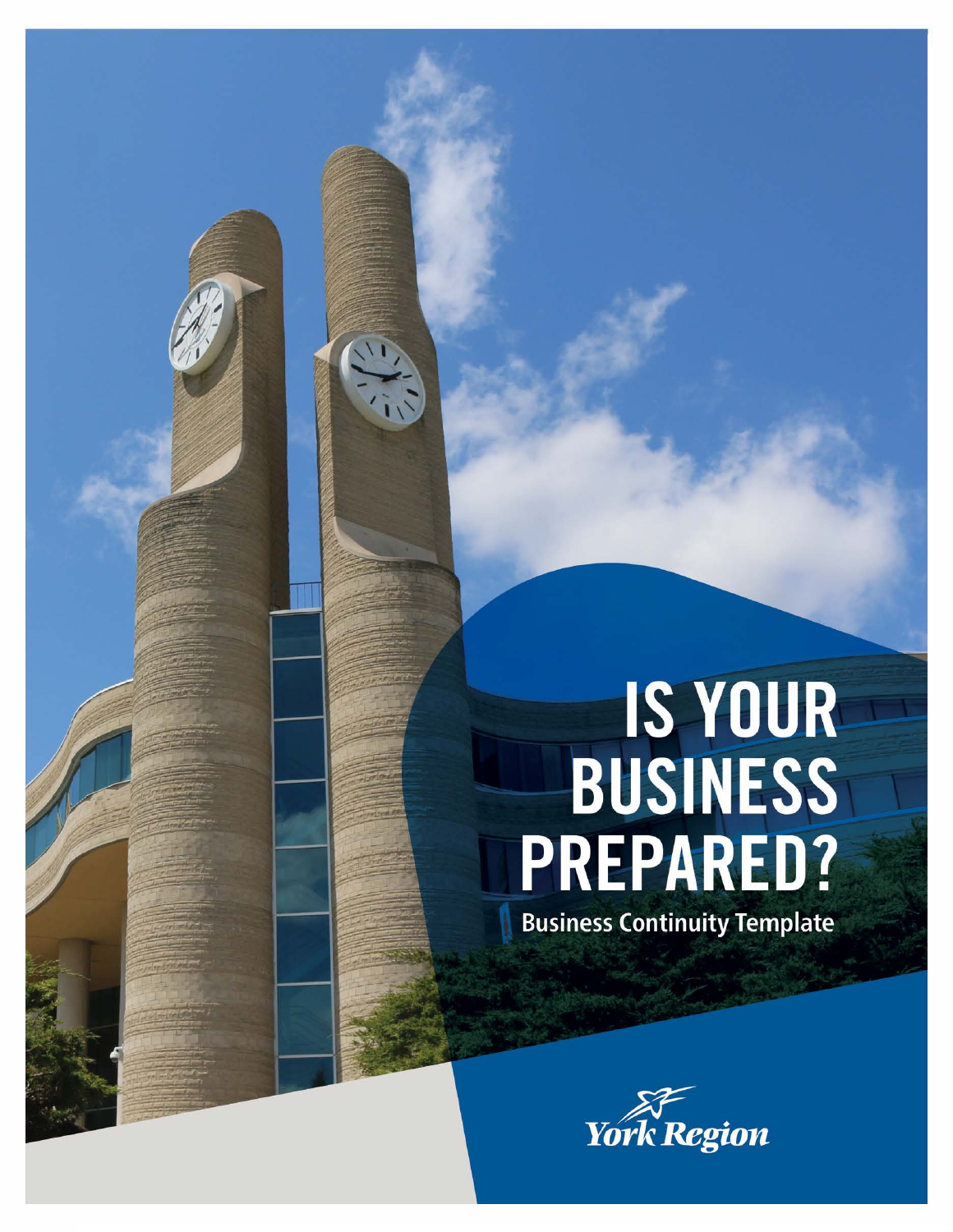# **FOREWORD**

 The 2013 southern Alberta floods had a significant impact on the business community in Calgary. Many businesses were forced to close temporarily as they cleaned up, while a small number were impacted so severely that they were unable to resume their business operations altogether. Calgary has greatly improved its business continuity through partnership between the Calgary Chamber of Commerce and the Calgary Emergency Management Agency.

 York Region Emergency Management recognizes the importance of the business sector as an essential member of the York community. The resumption of business activities is a critical component of overall community recovery following a disaster.

 A disruption can be large, such as the flood event, or can be as simple as a system failure interrupting important business data. This business continuity guide was resumption of business operations following a disruption. developed to assist small- and medium-sized businesses plan for the continuity and

 With thanks, York Region has adapted these materials and tools to assist the local business community.

Copyright ©The City of Calgary. All rights reserved. Reprinted with permission.



Accessible formats or communication supports are available upon request.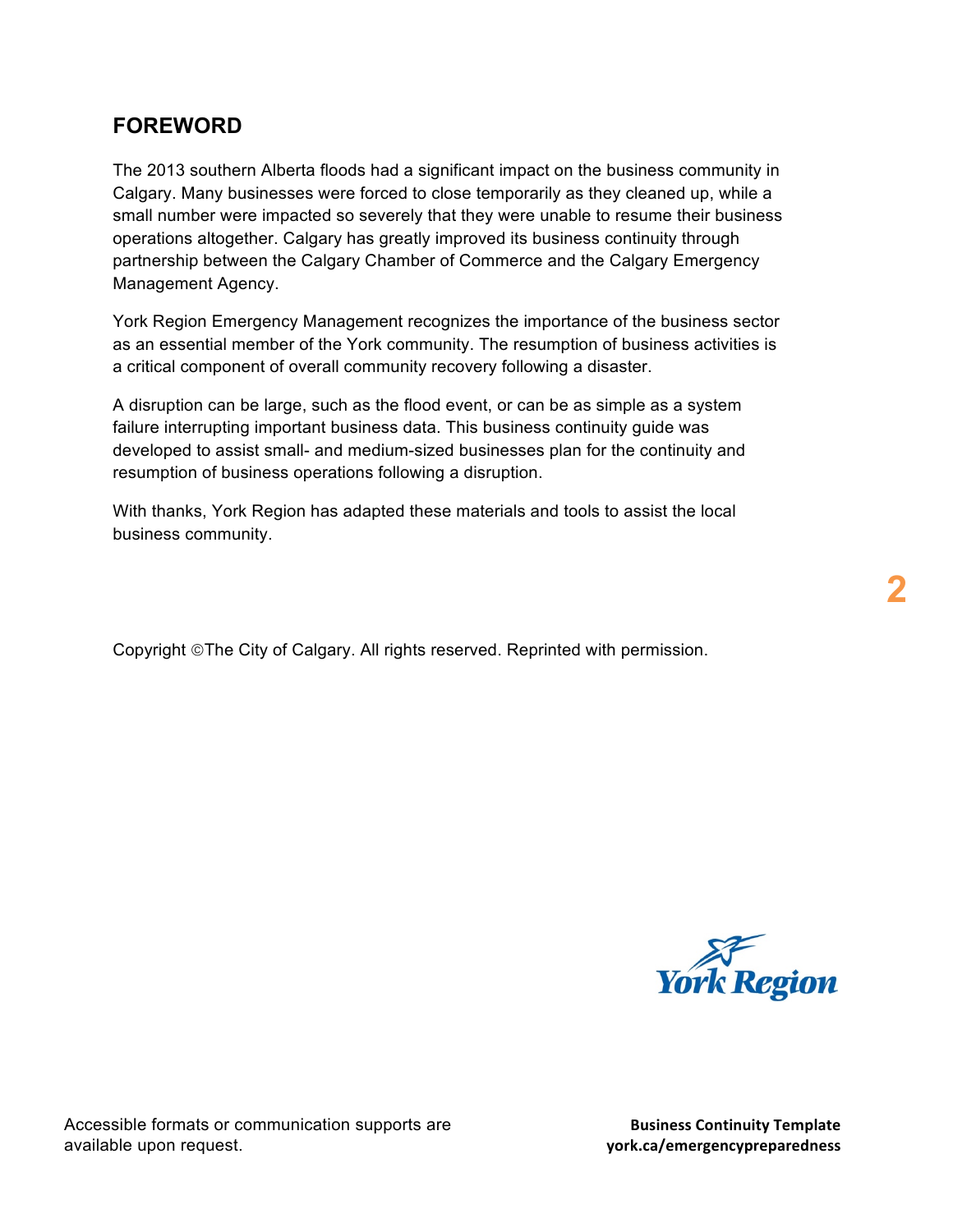## **DIRECTIONS**

- • Use the Business Continuity Reference Guide to assist you in completing the Business Continuity Template (available for download at york.ca/emergencypreparedness
- Fill out the Business Continuity Plan Template.
- • Create duplicates and/or expand sections as needed (e.g. Action Plan Template, Exercise Log).
- TABLE OF CONTENTS and click Update Table at the top right of the • In your Business Continuity Plan Template document, click on the page.
- • Save and print your Business Continuity Plan as a PDF to ensure that all fields print correctly.

## **LIST OF ABBREVIATIONS**

| BCP. |  | <b>Business Continuity Plan</b> |  |
|------|--|---------------------------------|--|
|------|--|---------------------------------|--|

- BCM Business Continuity Manager
- DRI Disaster Recovery Institute of Canada
- DRP Disaster Recovery Program
- RTO Recovery Time Objective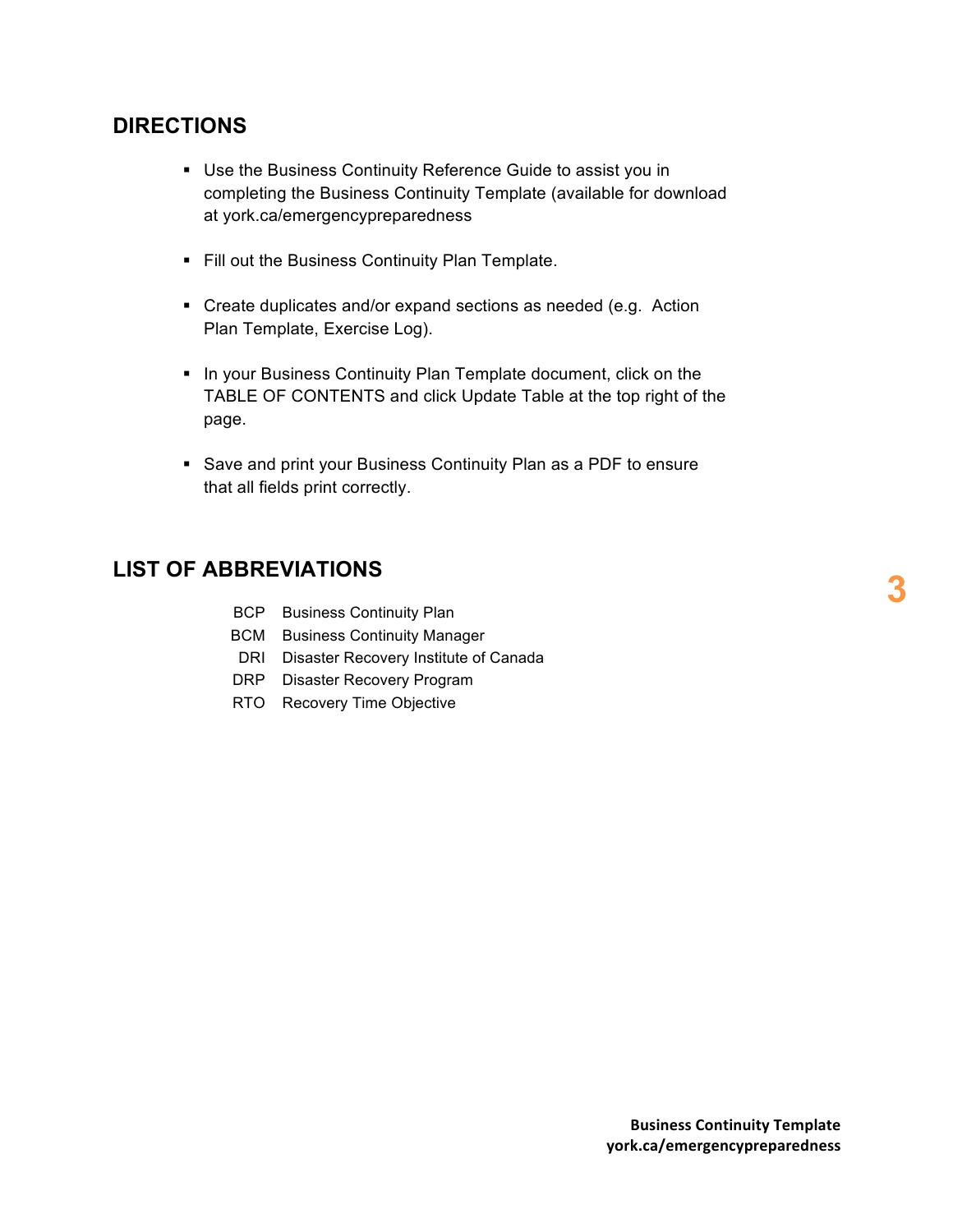# **INTRODUCTION**

There are **five steps** to developing an effective Business Continuity Plan:



 To develop an effective Business Continuity Plan, tailor it according to the nature of your business and its operations. Accordingly, the user is encouraged to customize this template to meet their business's needs.

**4**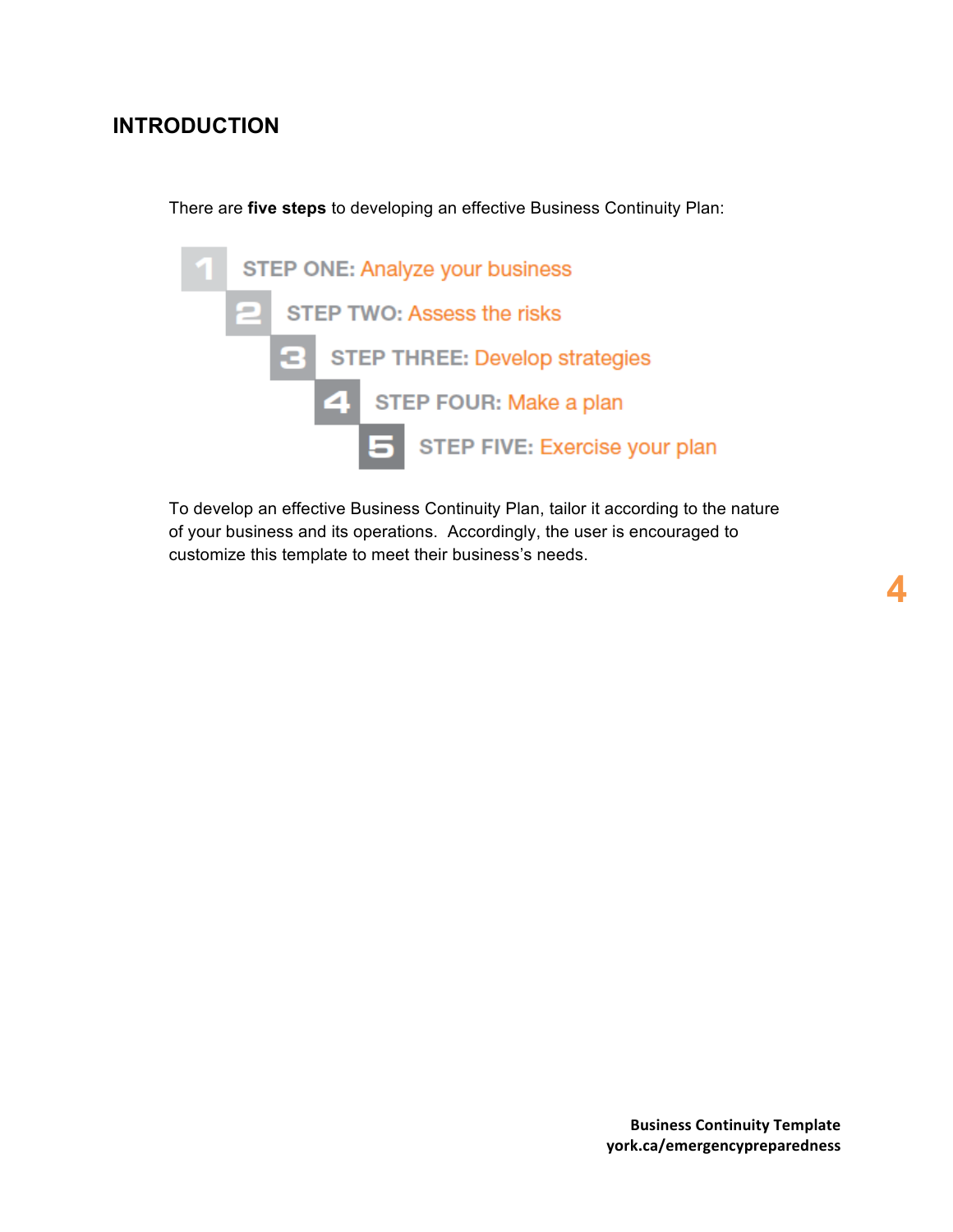# **TABLE OF CONTENTS**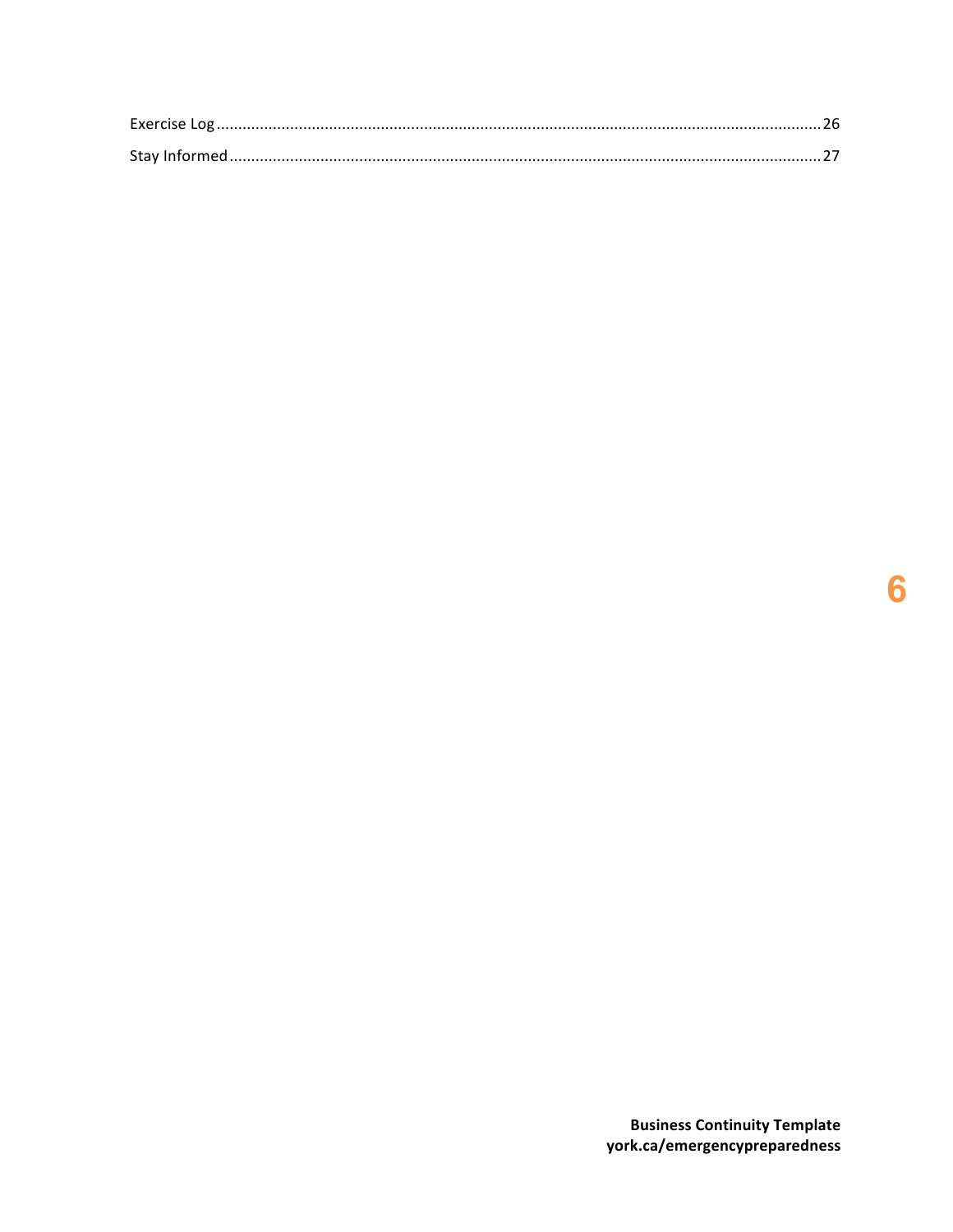# **BUSINESS CONTINUITY PLAN INFORMATION**

| <b>COMPANY NAME</b>                                |  |
|----------------------------------------------------|--|
| <b>BUSINESS CONTINUITY MANAGER</b>                 |  |
| <b>CONTACT INFORMATION</b>                         |  |
| <b>ALTERNATE MANAGER</b>                           |  |
| <b>CONTACT INFORMATION</b>                         |  |
| <b>BUSINESS CONTINUITY PLAN</b><br><b>LOCATION</b> |  |

## **REVISION LIST**

| <b>REVISION</b><br>NUMBER DETAILS | <b>REVISED BY</b> | <b>REVISION DATE</b> |
|-----------------------------------|-------------------|----------------------|
|                                   |                   |                      |
|                                   |                   |                      |
|                                   |                   |                      |
|                                   |                   |                      |

# **DISTRIBUTION LIST**

| <b>NAME</b> | <b>DETAILS</b> | <b>DATE</b> |
|-------------|----------------|-------------|
|             |                |             |
|             |                |             |
|             |                |             |
|             |                |             |
|             |                |             |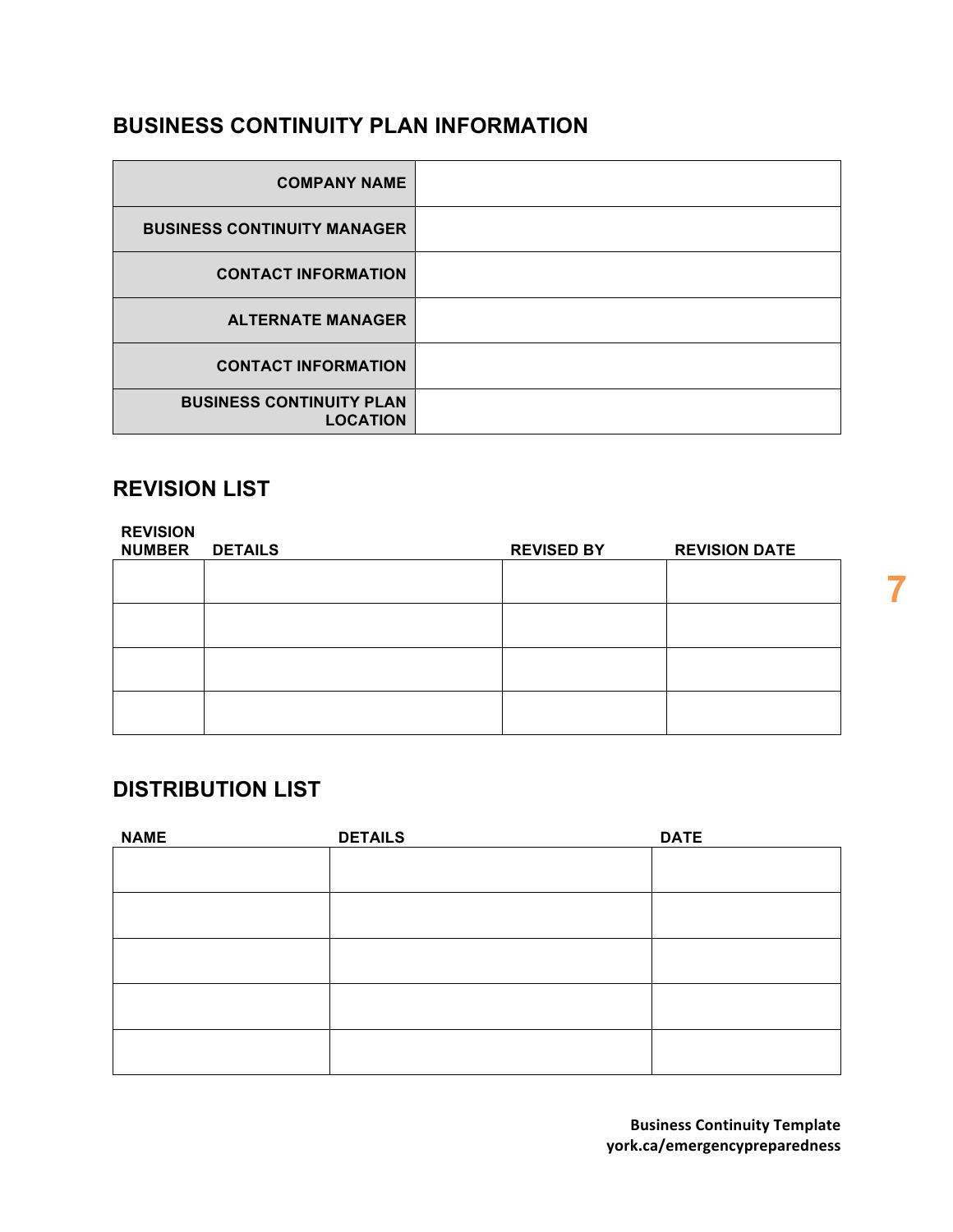# **VITAL INFORMATION**

| <b>BUSINESS LICENCE NUMBER</b>                     |  |
|----------------------------------------------------|--|
| <b>INSURANCE POLICY NUMBER</b>                     |  |
| <b>CRITICAL PAPER RECORDS LOCATION</b>             |  |
| <b>BACK-UP COMPUTER RECORDS</b><br><b>LOCATION</b> |  |
|                                                    |  |

#### **STAFF CONTACT NUMBERS**

| <b>NAME</b> | <b>TITLE</b> | PHONE #1 | PHONE #2 |
|-------------|--------------|----------|----------|
|             |              |          |          |
|             |              |          |          |
|             |              |          |          |
|             |              |          |          |
|             |              |          |          |
|             |              |          |          |
|             |              |          |          |
|             |              |          |          |
|             |              |          |          |
|             |              |          |          |
|             |              |          |          |
|             |              |          |          |
|             |              |          |          |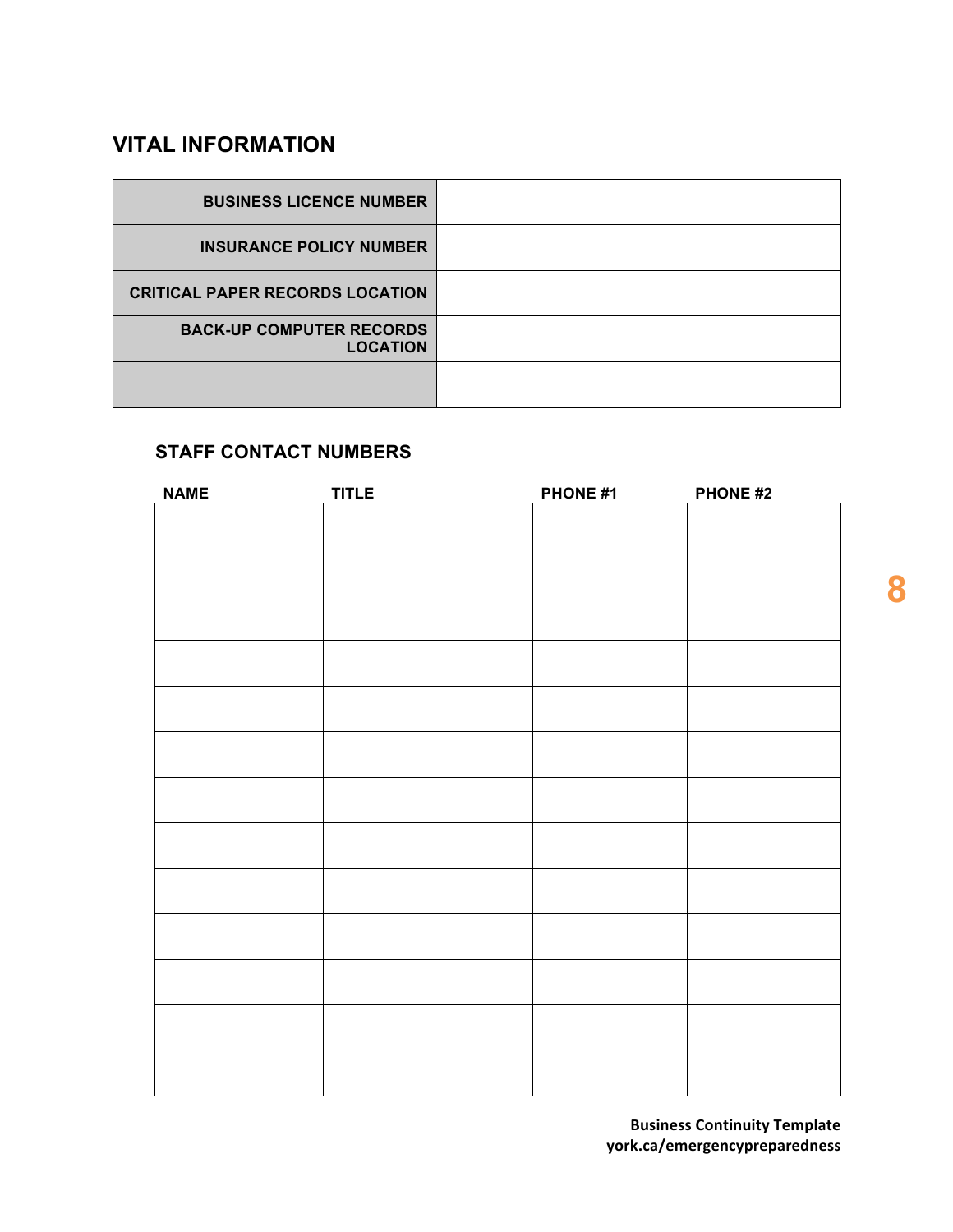## **EMERGENCY CONTACT LIST**

| <b>NAME</b> | <b>TITLE</b> | PHONE #1 | PHONE #2 |
|-------------|--------------|----------|----------|
|             |              |          |          |
|             |              |          |          |
|             |              |          |          |
|             |              |          |          |
|             |              |          |          |
|             |              |          |          |
|             |              |          |          |
|             |              |          |          |
|             |              |          |          |
|             |              |          |          |
|             |              |          |          |
|             |              |          |          |
|             |              |          |          |
|             |              |          |          |

## **SUPPLIER CONTACT LIST**

| <b>NAME</b> | <b>COMPANY</b> | PHONE #1 | <b>PHONE #2</b> |
|-------------|----------------|----------|-----------------|
|             |                |          |                 |
|             |                |          |                 |
|             |                |          |                 |
|             |                |          |                 |
|             |                |          |                 |
|             |                |          |                 |
|             |                |          |                 |
|             |                |          |                 |
|             |                |          |                 |
|             |                |          |                 |
|             |                |          |                 |
|             |                |          |                 |
|             |                |          |                 |
|             |                |          |                 |
|             |                |          |                 |
|             |                |          |                 |
|             |                |          |                 |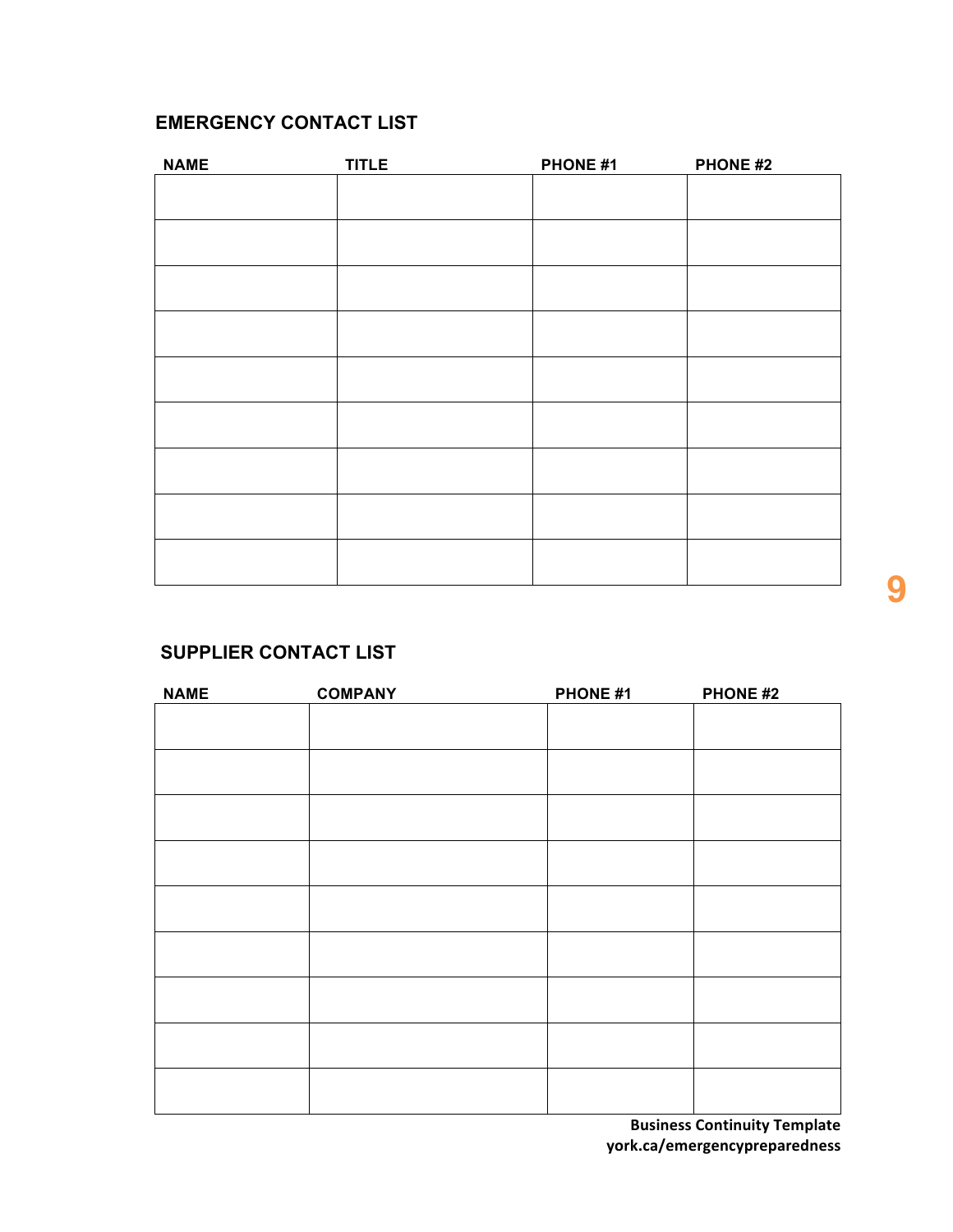## **CUSTOMER CONTACT LIST**

| <b>NAME</b> | <b>COMPANY</b> | PHONE #1 | PHONE #2 |
|-------------|----------------|----------|----------|
|             |                |          |          |
|             |                |          |          |
|             |                |          |          |
|             |                |          |          |
|             |                |          |          |
|             |                |          |          |
|             |                |          |          |
|             |                |          |          |
|             |                |          |          |
|             |                |          |          |
|             |                |          |          |
|             |                |          |          |
|             |                |          |          |
|             |                |          |          |
|             |                |          |          |
|             |                |          |          |

# **ASSOCIATED POLICIES, DOCUMENTS, AND PROCEDURES**

| <b>FILE</b> | <b>LOCATION</b> | <b>DATE</b><br><b>UPDATED</b> |
|-------------|-----------------|-------------------------------|
|             |                 |                               |
|             |                 |                               |
|             |                 |                               |
|             |                 |                               |
|             |                 |                               |
|             |                 |                               |
|             |                 |                               |
|             |                 |                               |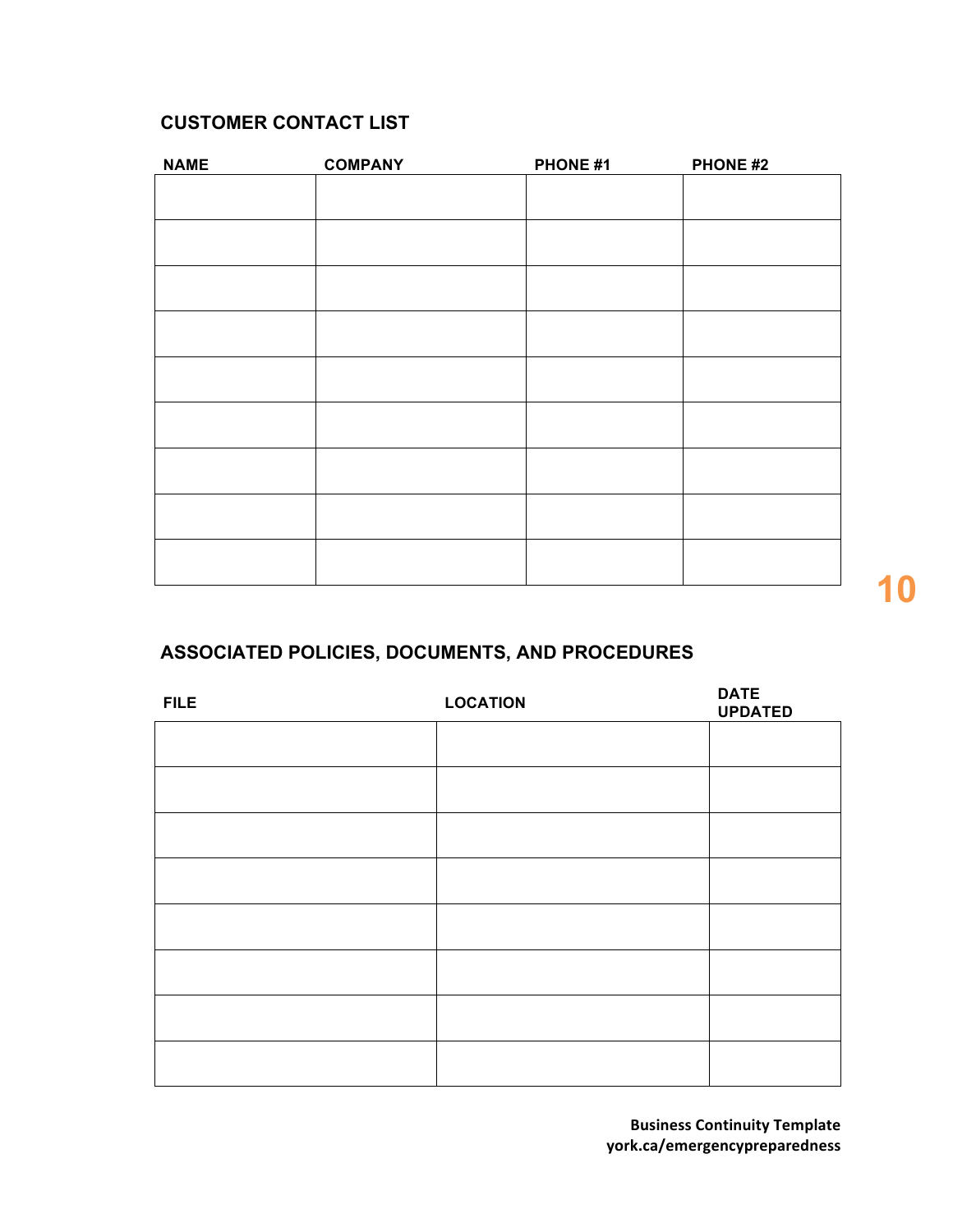# **STEP ONE: ANALYZE YOUR BUSINESS**

 **What is the purpose of your business?** 

 **What products and services do you provide?** 

 **How do you provide your products and services? (e.g. web store, shop, delivery) 11** 

 **Do your service providers have business continuity plans in place?**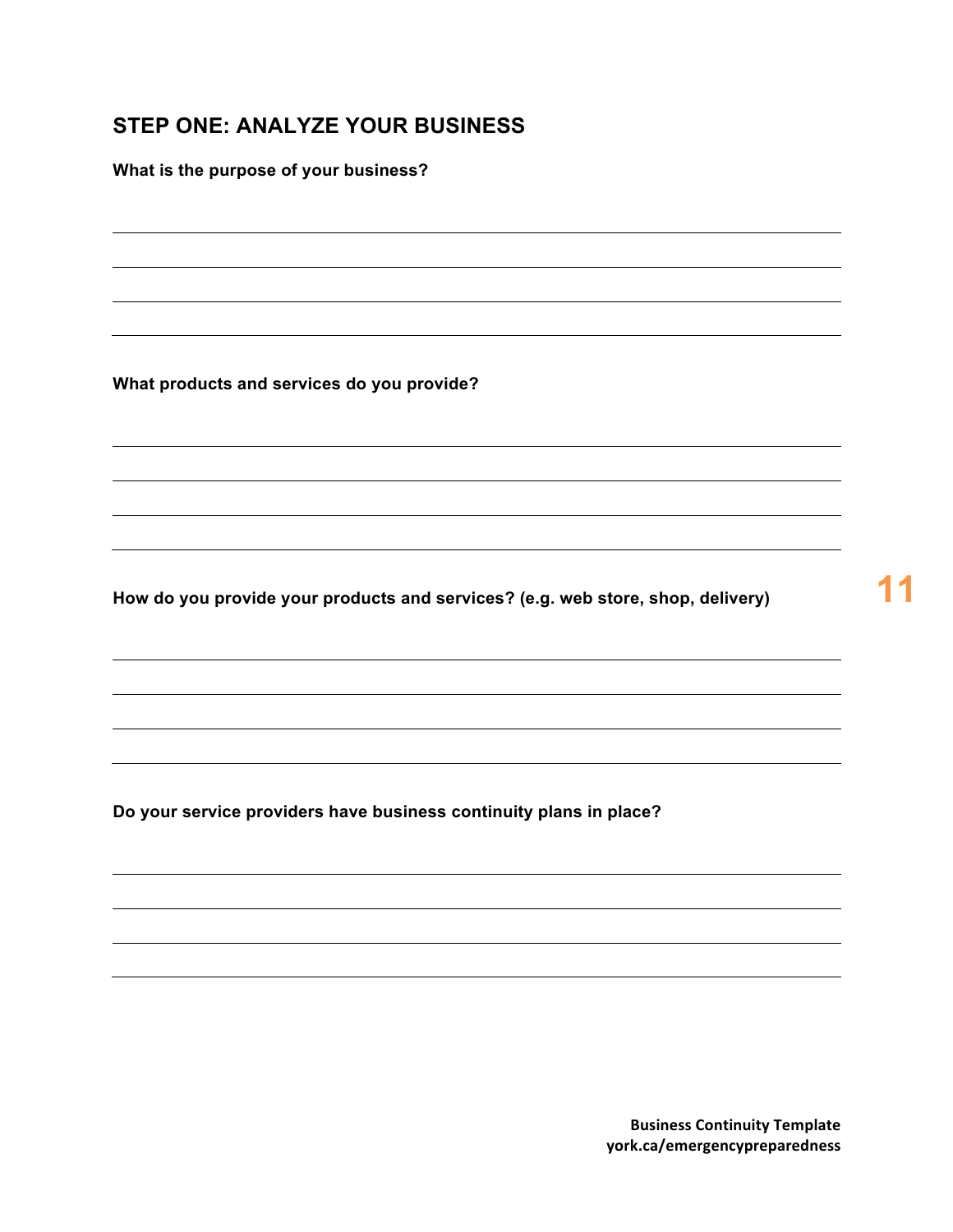**What are your resource requirements? (e.g. suppliers, equipment, records)** 

 **Who is involved in the daily operations? (e.g. employees, suppliers)** 

 **Who are your customers?**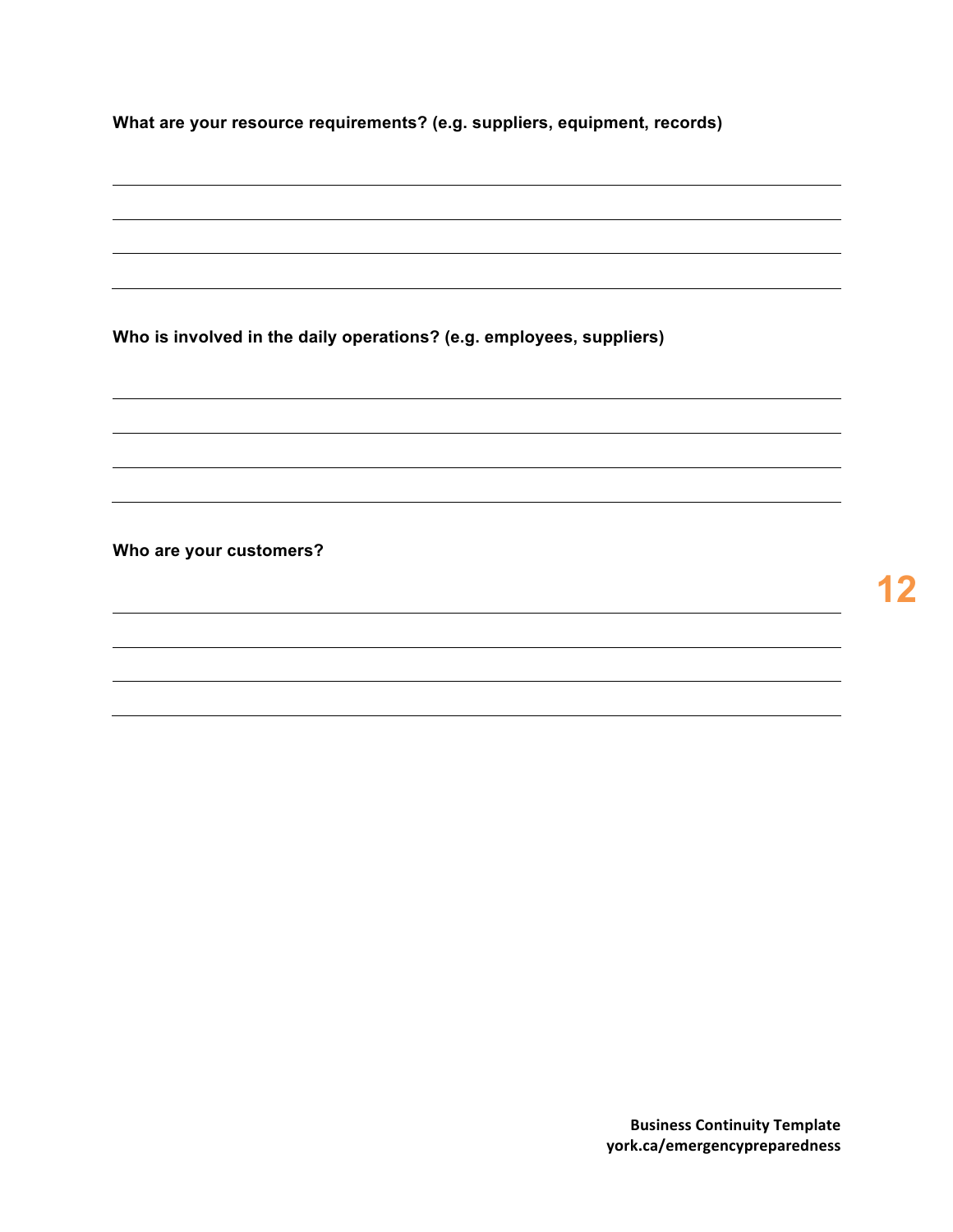## **EMPLOYEE ROLES AND RESPONSIBILITIES**

| <b>POSITION</b> | <b>ROLES AND RESPONSIBLITIES</b> |
|-----------------|----------------------------------|
|                 |                                  |
|                 |                                  |
|                 |                                  |
|                 |                                  |
|                 |                                  |
|                 |                                  |
|                 |                                  |
|                 |                                  |
|                 |                                  |
|                 |                                  |
|                 |                                  |
|                 |                                  |
|                 |                                  |
|                 |                                  |
|                 |                                  |
|                 |                                  |
|                 |                                  |
|                 |                                  |
|                 |                                  |
|                 |                                  |
|                 |                                  |
|                 |                                  |

**13**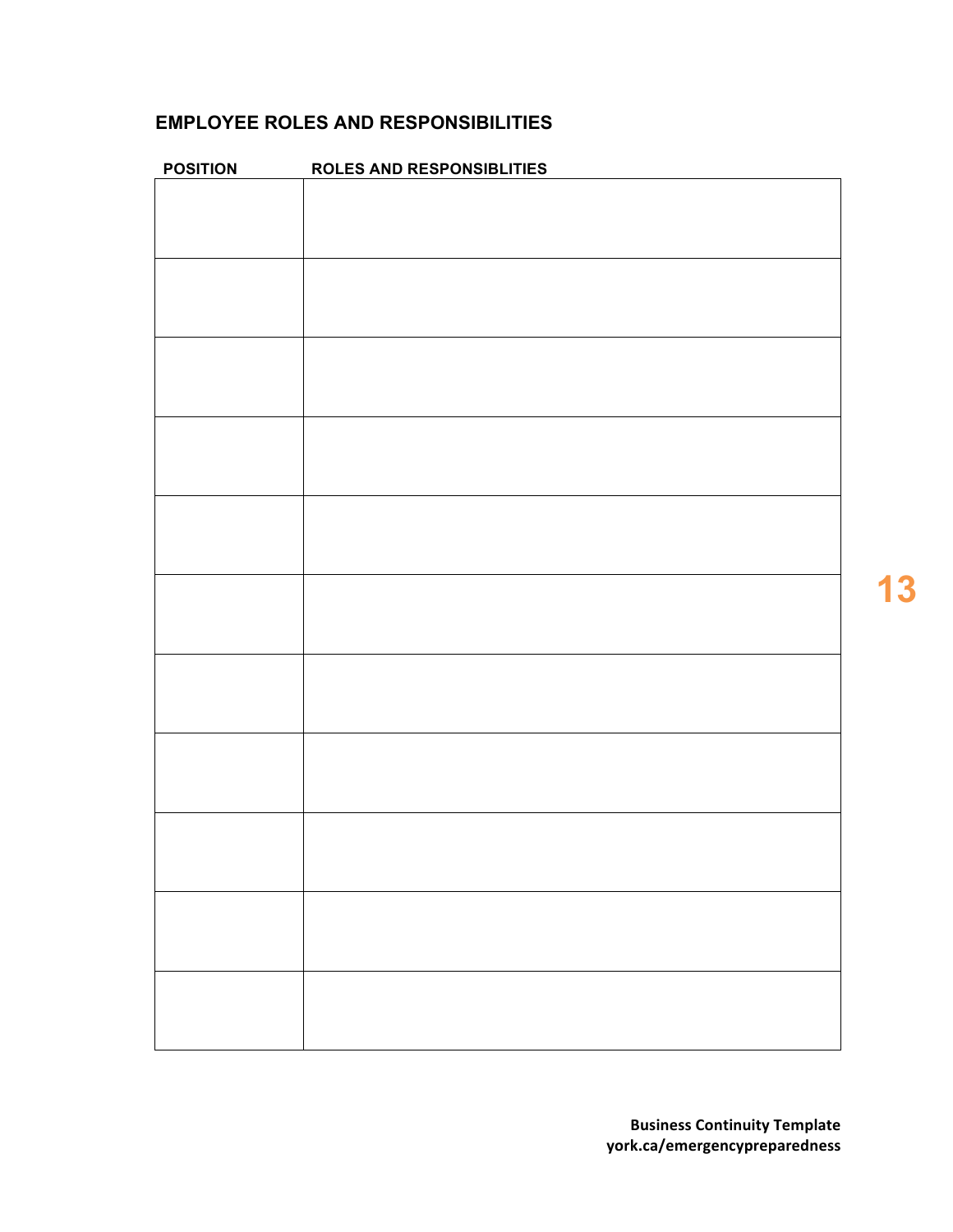## **KEY BUSINESS FUNCTIONS**

| <b>BUSINESS FUNCTION STAFF REQUIREMENTS</b> | <b>RESOURCE REQUIREMENTS</b> |
|---------------------------------------------|------------------------------|
|                                             |                              |
|                                             |                              |
|                                             |                              |
|                                             |                              |
|                                             |                              |
|                                             |                              |
|                                             |                              |
|                                             |                              |
|                                             |                              |
|                                             |                              |
|                                             |                              |
|                                             |                              |
|                                             |                              |
|                                             |                              |
|                                             |                              |
|                                             |                              |
|                                             |                              |
|                                             |                              |
|                                             |                              |
|                                             |                              |
|                                             |                              |

# **RECOVERY TIME OBJECTIVE (RTO)**

| <b>BUSINESS</b><br><b>FUNCTION</b> | <b>&lt;24 HRS</b> | <b>48 HRS</b> | <b>72 HRS</b> | 1 WEEK 2 WEEKS 1 MONTH |  |
|------------------------------------|-------------------|---------------|---------------|------------------------|--|
|                                    |                   |               |               |                        |  |
|                                    |                   |               |               |                        |  |
|                                    |                   |               |               |                        |  |
|                                    |                   |               |               |                        |  |
|                                    |                   |               |               |                        |  |
|                                    |                   |               |               |                        |  |
|                                    |                   |               |               |                        |  |
|                                    |                   |               |               |                        |  |
|                                    |                   |               |               |                        |  |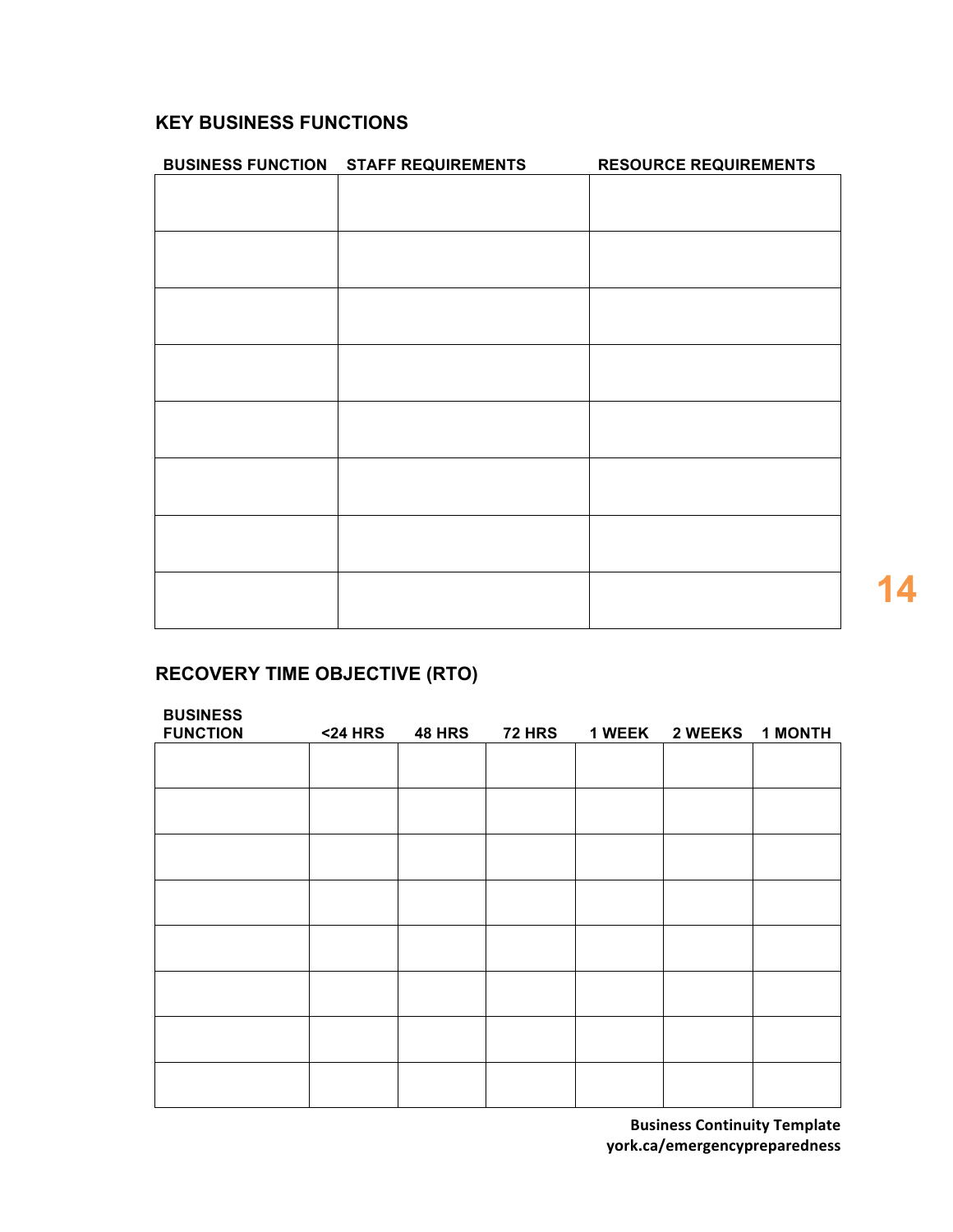## **IMPACT**

| <b>BUSINESS FUNCTION</b> | POTENTIAL IMPACTS |
|--------------------------|-------------------|
|                          |                   |
|                          |                   |
|                          |                   |
|                          |                   |
|                          |                   |
|                          |                   |
|                          |                   |
|                          |                   |
|                          |                   |
|                          |                   |
|                          |                   |
|                          |                   |
|                          |                   |
|                          |                   |
|                          |                   |
|                          |                   |
|                          |                   |
|                          |                   |
|                          |                   |
|                          |                   |
|                          |                   |
|                          |                   |
|                          |                   |
|                          |                   |
|                          |                   |
|                          |                   |
|                          |                   |
|                          |                   |

**15**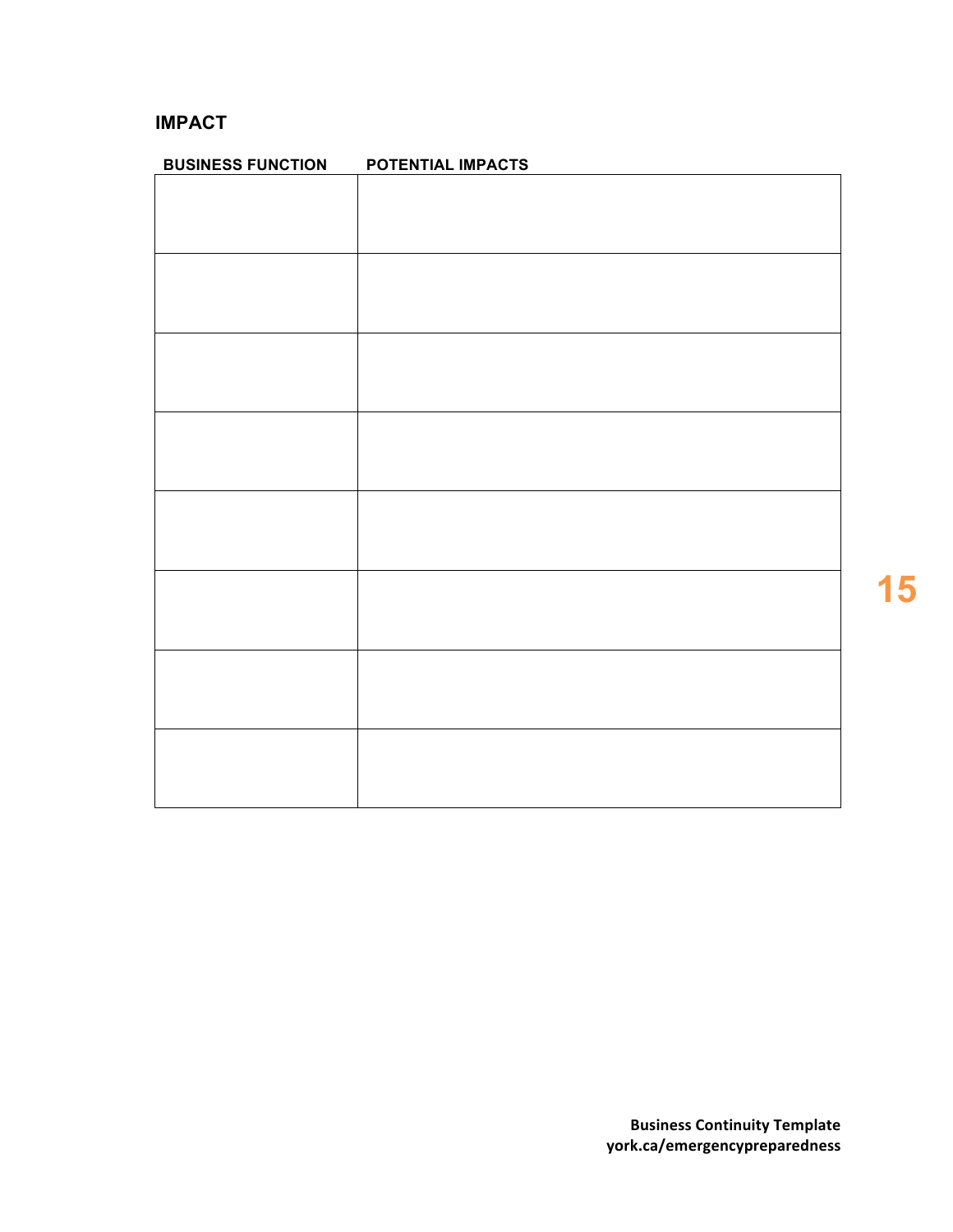**NOTES:**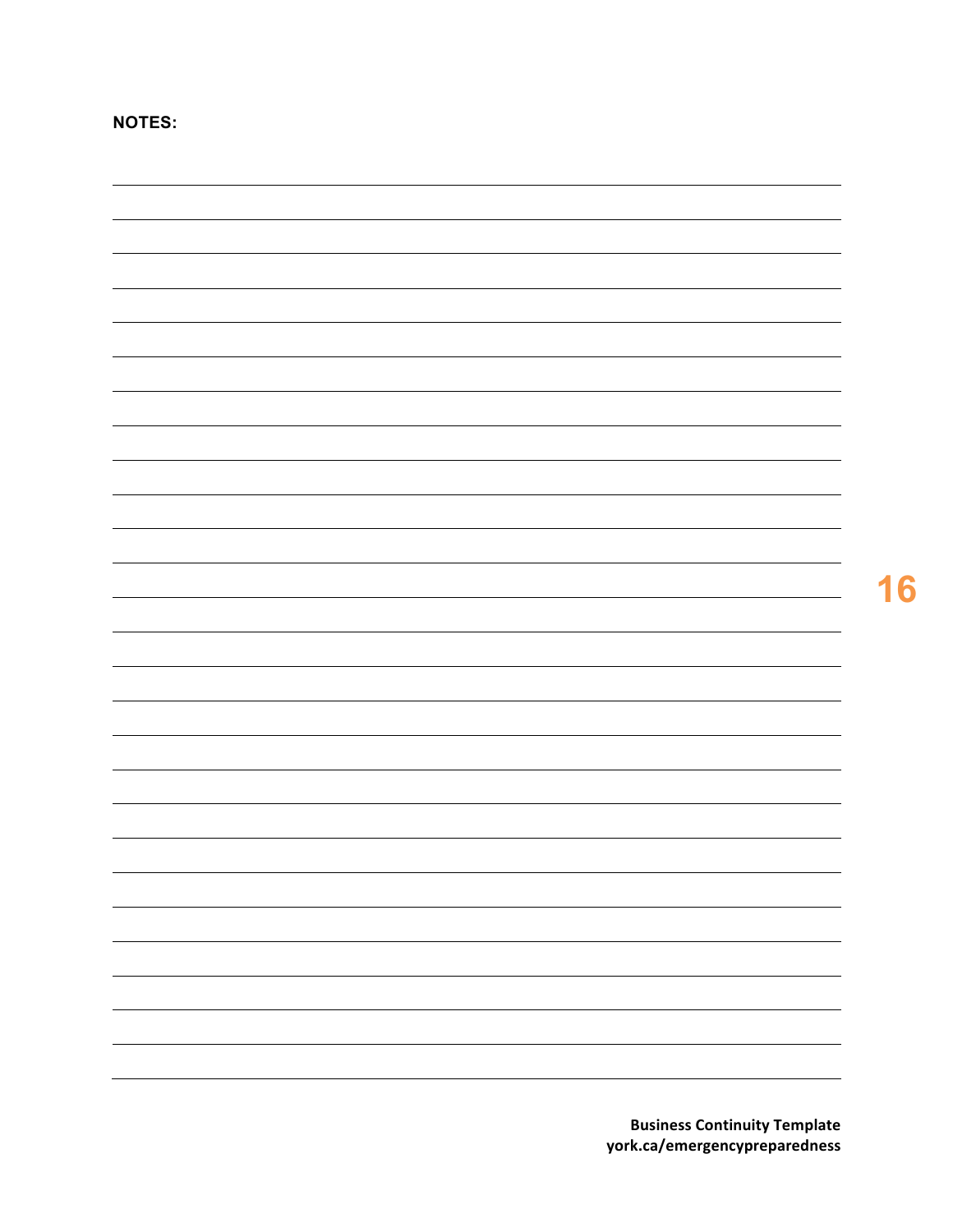# **STEP TWO: ASSESS THE RISKS**

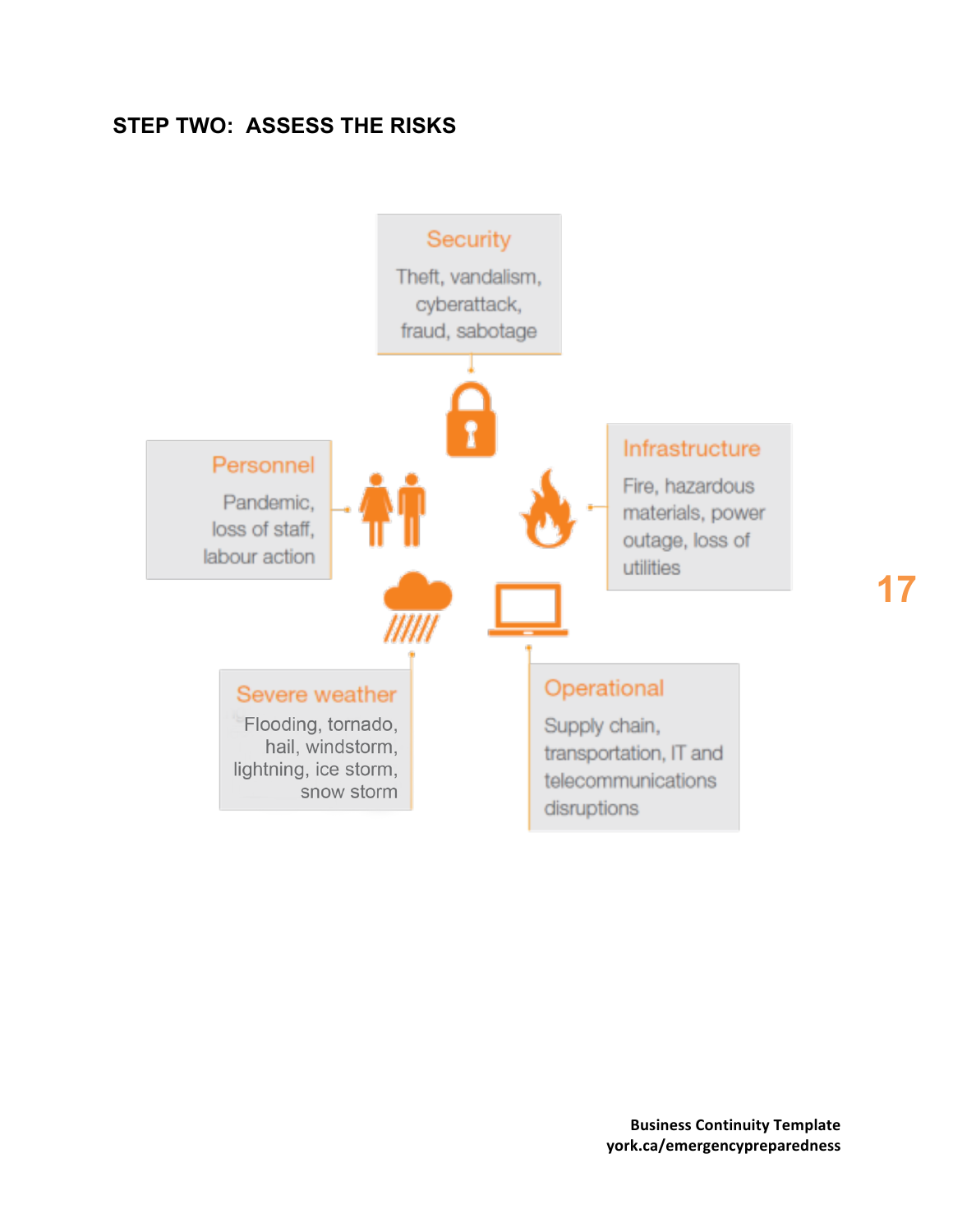## **RISK MATRIX**

 Various risks and hazards have different severities and likelihood of occurring. Consider the different hazards in the previous page and use the risk assessment matrix below to assess the potential hazards to your business.

|                |                    |                         |                                                                                                  |                                         |                                                                                        |             | <b>RISK LEVEL</b>                  | <b><i>BIODIRE</i></b> |                         |           |
|----------------|--------------------|-------------------------|--------------------------------------------------------------------------------------------------|-----------------------------------------|----------------------------------------------------------------------------------------|-------------|------------------------------------|-----------------------|-------------------------|-----------|
|                | <b>Very likely</b> | <b>Medium</b>           | <b>High</b>                                                                                      | <b>High</b>                             | <b>Extreme</b>                                                                         |             | <b>Extreme</b>                     | 16                    |                         |           |
|                |                    |                         |                                                                                                  |                                         |                                                                                        | <b>High</b> | $8 - 12$                           |                       |                         |           |
|                | Likely             |                         |                                                                                                  |                                         |                                                                                        |             | <b>Medium</b>                      | $3 - 6$               |                         |           |
|                |                    | <b>Medium</b>           | <b>Medium</b>                                                                                    | <b>High</b>                             | <b>High</b>                                                                            |             | Low                                | $1 - 2$               |                         |           |
|                | Jnlikely           | Low                     | <b>Medium</b>                                                                                    | <b>Medium</b>                           | <b>High</b>                                                                            |             |                                    |                       |                         |           |
| <b>Doome</b>   | Very unlikely      | Low                     | Low                                                                                              | <b>Medium</b>                           | <b>Medium</b>                                                                          |             |                                    |                       |                         |           |
|                |                    | Insignificant           | <b>Minor</b>                                                                                     | <b>Serious</b>                          | <b>Major</b>                                                                           |             |                                    |                       |                         |           |
|                |                    | <b>Severity</b>         |                                                                                                  |                                         |                                                                                        |             |                                    |                       |                         |           |
|                |                    | <b>VALUE LIKELIHOOD</b> | <b>MEXICAL SUITOR</b>                                                                            |                                         |                                                                                        |             |                                    |                       |                         |           |
| 4              |                    | Very likely             |                                                                                                  |                                         | Very likely to occur in the foreseeable future                                         |             |                                    |                       |                         |           |
| 3              |                    | Likely                  |                                                                                                  |                                         | Likely to occur in the foreseeable future                                              |             |                                    |                       |                         |           |
| $\overline{2}$ |                    | Unlikely                |                                                                                                  |                                         | Not likely to occur in the foreseeable future                                          |             |                                    |                       |                         |           |
| 1              |                    | Very unlikely           |                                                                                                  |                                         | Will only occur in exceptional circumstances                                           |             |                                    |                       |                         |           |
|                |                    | <b>VALUE SEVERITY</b>   | <b>&amp;INFRASTRUCTURE</b>                                                                       | <b>IMPACT ON KEY BUSINESS FUNCTIONS</b> |                                                                                        |             | <b>FINANCIAL</b><br><b>IM FACT</b> |                       | <b>HECCVEHY</b><br>TIME |           |
| 4              |                    | Major                   | Loss of key business functions and<br>$1+$ month<br>Major<br>extensive damage to infrastructure. |                                         |                                                                                        |             |                                    |                       |                         |           |
| 3              |                    | <b>Serious</b>          |                                                                                                  | Significant impact on key business      | functions and damage to infrastructure.                                                |             | Significant                        |                       | $1+$ week               |           |
| $\overline{2}$ |                    | Minor                   |                                                                                                  |                                         | Minimal impact on key business functions<br>and little to no impact on infrastructure. |             | Limited                            |                       | 1-3 days                |           |
| 1              |                    | Insignificant           |                                                                                                  | Negligible impact on key business       | functions and no impact on infrastructure.                                             |             | None                               |                       |                         | Immediate |

 To calculate the risk level, multiply the hazard's likelihood value by the severity value (likelihood x severity = risk level). Prioritize your planning based on the risk value.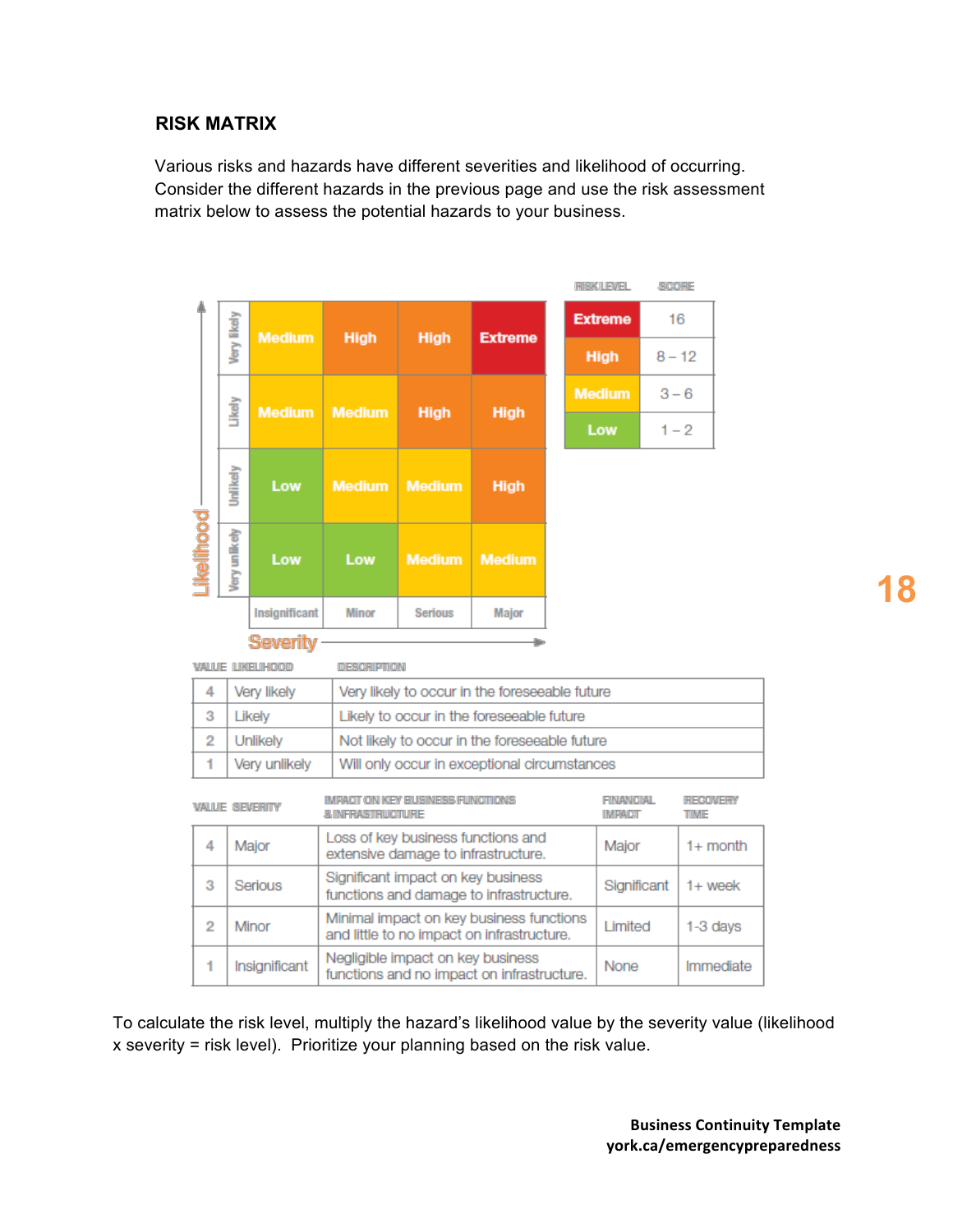| <b>HAZARD</b> | <b>RISK LEVEL</b> | <b>PLANNING MEASURES</b> |
|---------------|-------------------|--------------------------|
|               |                   |                          |
|               |                   |                          |
|               |                   |                          |
|               |                   |                          |
|               |                   |                          |
|               |                   |                          |
|               |                   |                          |
|               |                   |                          |
|               |                   |                          |
|               |                   |                          |
|               |                   |                          |
|               |                   |                          |
|               |                   |                          |

**NOTES:**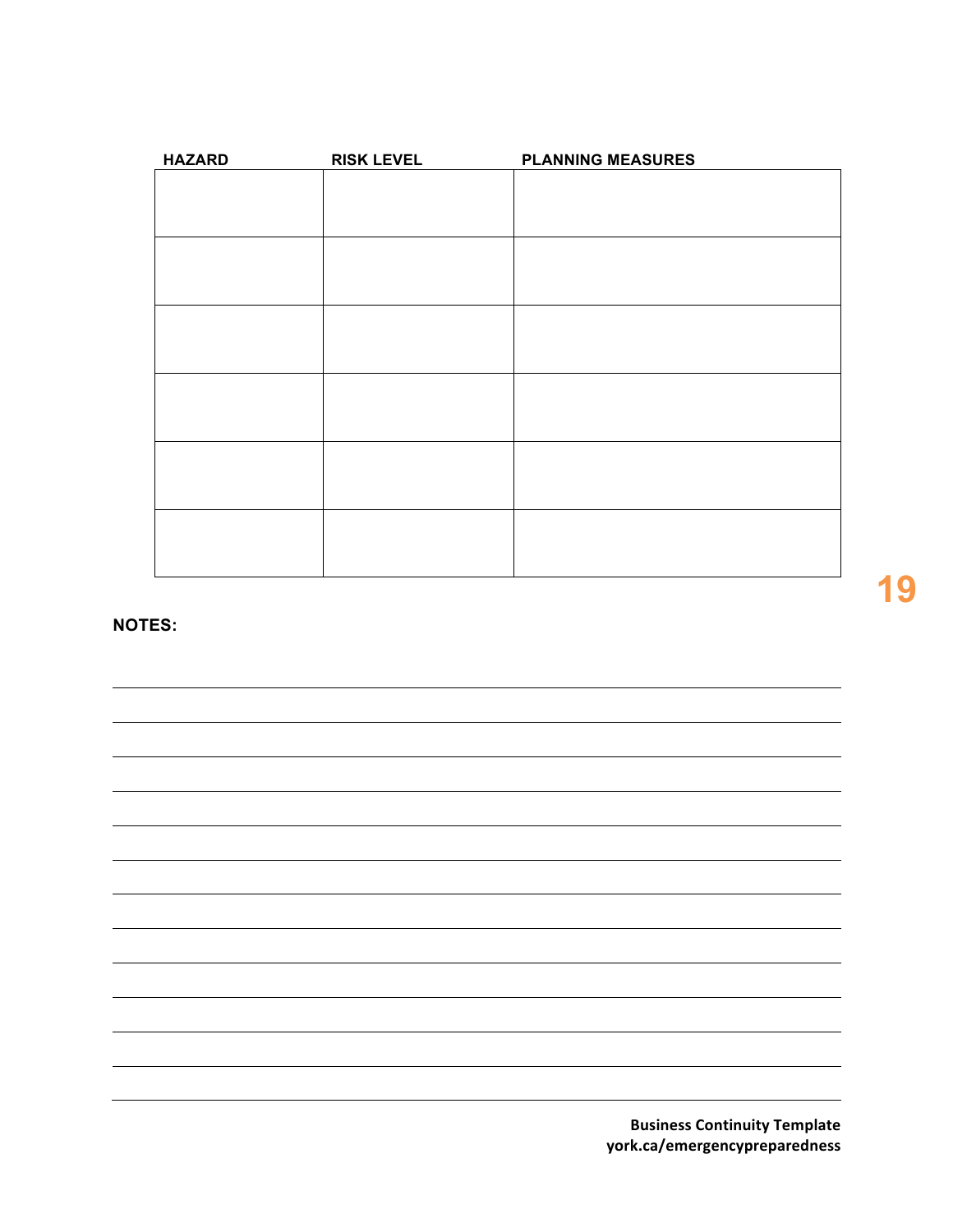# **STEP THREE: DEVELOP STRATEGIES**

 **What strategies can you implement BEFORE a disruption occurs?** 

 **What strategies can you implement DURING a disruption?** 

**20** 

 **What strategies can you implement AFTER a disruption has occurred?**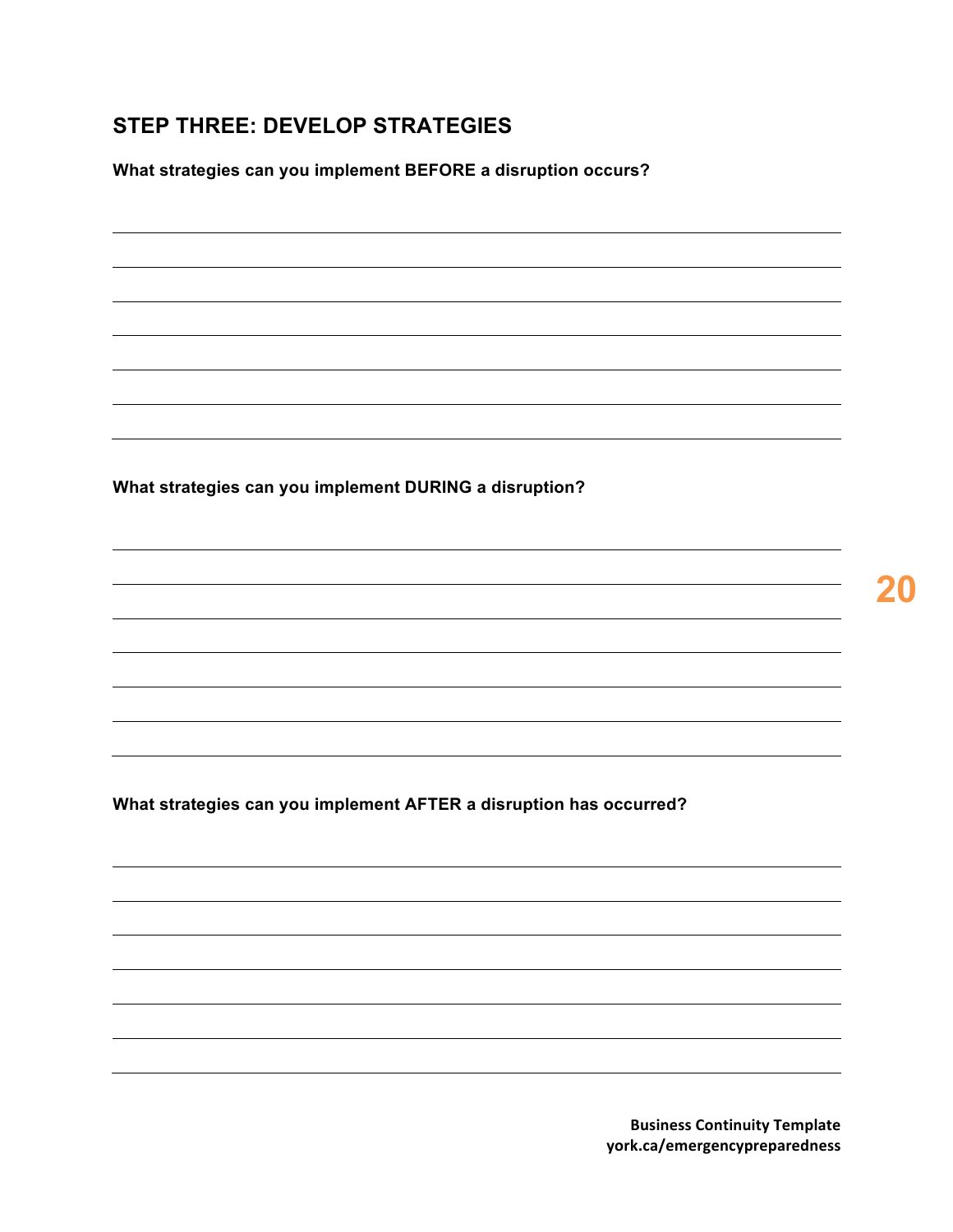# **STEP FOUR: MAKE A PLAN**

## **EVACUATION PROCEDURES AND ROUTES**

#### **Evacuation Procedures:**

- Cease all other activities (phone calls, meetings, etc.)
- • Remain calm and follow directions from floor wardens or emergency services personnel
- • Do not return to your workspace for personal possessions; evacuate from where you are
- Walk, do not run, to nearest safe exit. Use stairwell, **NOT** elevators
- Direct all visitors to the nearest safe stairwell
- Know the alternate evacuation routes
- • Check doors for heat, using the back of your hand before opening. If a door is hot, use an alternate route
- Close all doors behind you and proceed to the muster point
- • Remain at the muster point and do not re-enter the building until instructed by emergency personnel

#### **Evacuation Routes:**

 Draw or print out a map showing the muster points and exit routes in the space provided below.

|  |  |  | Muster Point:<br>Secondary: |
|--|--|--|-----------------------------|
|  |  |  | Exit Route:                 |
|  |  |  | Secondary:                  |
|  |  |  |                             |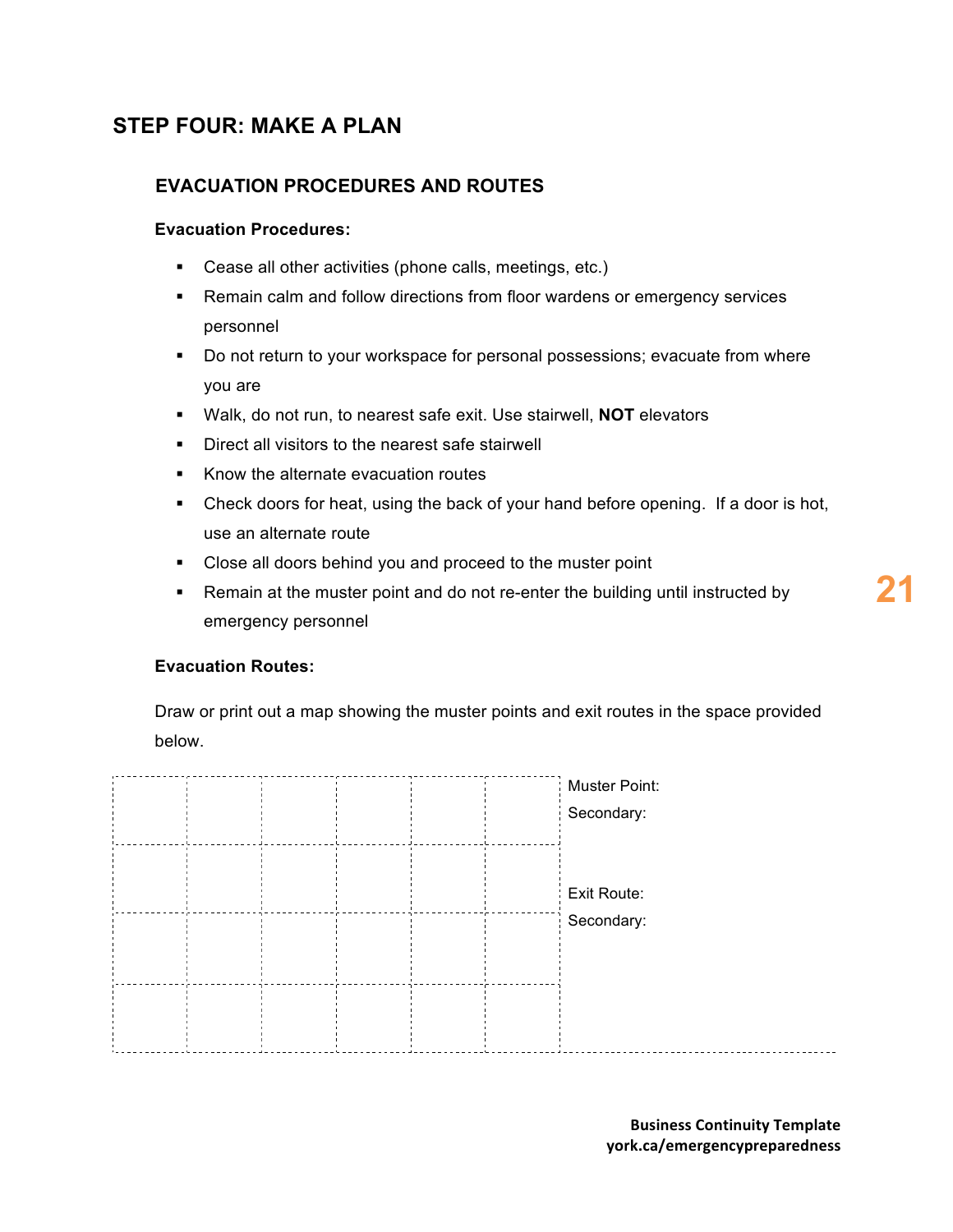## **ACTION PLAN TEMPLATE**

|                                     | <b>RISK</b>                                            |  |
|-------------------------------------|--------------------------------------------------------|--|
|                                     | <b>RISK LEVEL</b>                                      |  |
|                                     | <b>RTO</b>                                             |  |
|                                     | <b>BUSINESS</b><br><b>FUNCTIONS</b><br><b>AFFECTED</b> |  |
|                                     | <b>BEFORE</b>                                          |  |
| <b>ACTION</b>                       | <b>DURING</b>                                          |  |
|                                     | <b>AFTER</b>                                           |  |
| <b>RESOURCES</b><br><b>REQUIRED</b> |                                                        |  |

| <b>RISK</b>                                            |                   |  |
|--------------------------------------------------------|-------------------|--|
|                                                        | <b>RISK LEVEL</b> |  |
|                                                        | <b>RTO</b>        |  |
| <b>BUSINESS</b><br><b>FUNCTIONS</b><br><b>AFFECTED</b> |                   |  |
|                                                        | <b>BEFORE</b>     |  |
| <b>ACTION</b>                                          | <b>DURING</b>     |  |
|                                                        | <b>AFTER</b>      |  |
| <b>RESOURCES</b><br><b>REQUIRED</b>                    |                   |  |

**22**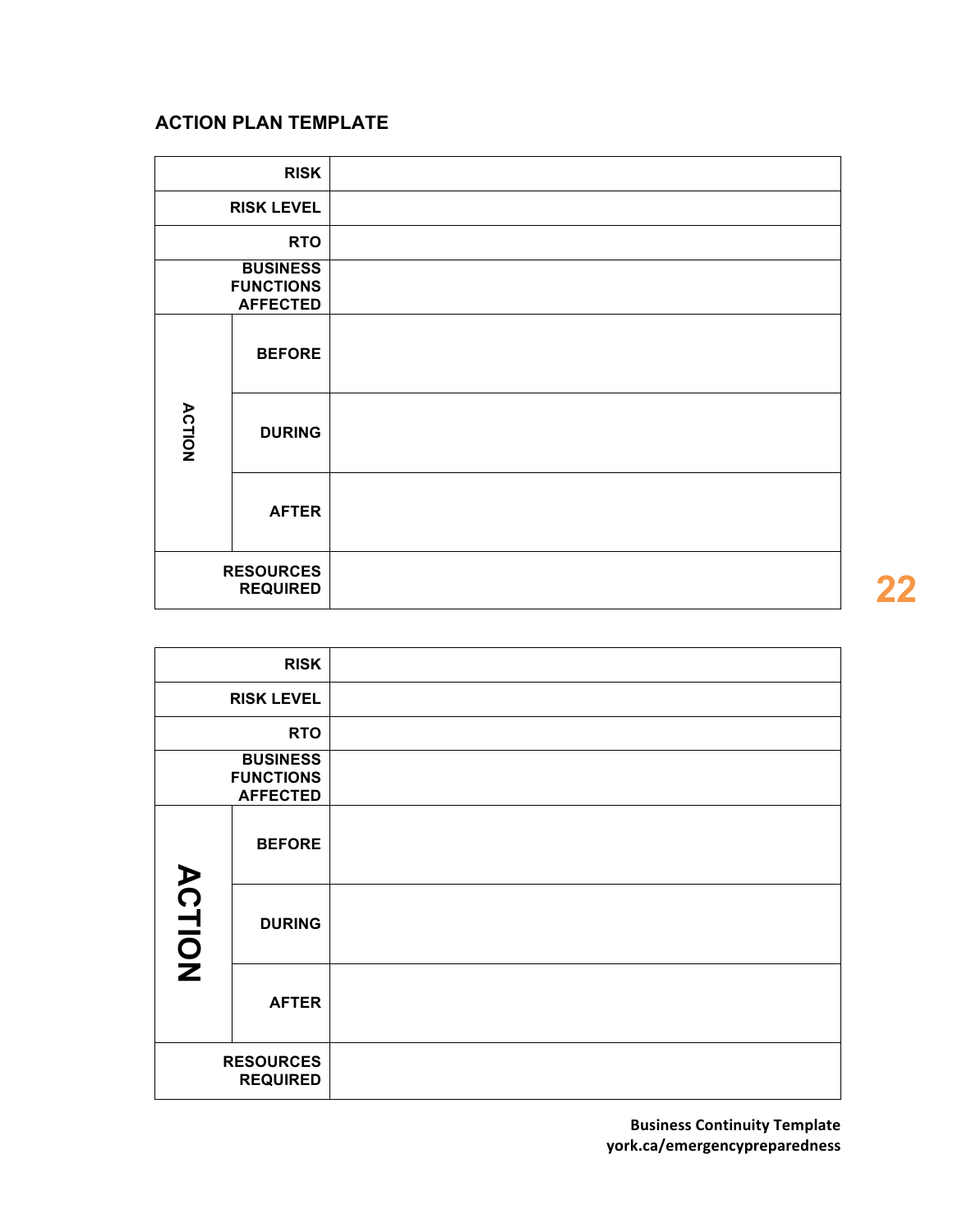|                                     | <b>RISK</b>                                            |  |
|-------------------------------------|--------------------------------------------------------|--|
|                                     | <b>RISK LEVEL</b>                                      |  |
|                                     | <b>RTO</b>                                             |  |
|                                     | <b>BUSINESS</b><br><b>FUNCTIONS</b><br><b>AFFECTED</b> |  |
|                                     | <b>BEFORE</b>                                          |  |
| <b>ACTION</b>                       | <b>DURING</b>                                          |  |
|                                     | <b>AFTER</b>                                           |  |
| <b>RESOURCES</b><br><b>REQUIRED</b> |                                                        |  |

|                                     | <b>RISK</b>                                            |  |
|-------------------------------------|--------------------------------------------------------|--|
|                                     | <b>RISK LEVEL</b>                                      |  |
|                                     | <b>RTO</b>                                             |  |
|                                     | <b>BUSINESS</b><br><b>FUNCTIONS</b><br><b>AFFECTED</b> |  |
|                                     | <b>BEFORE</b>                                          |  |
| <b>ACTION</b>                       | <b>DURING</b>                                          |  |
|                                     | <b>AFTER</b>                                           |  |
| <b>RESOURCES</b><br><b>REQUIRED</b> |                                                        |  |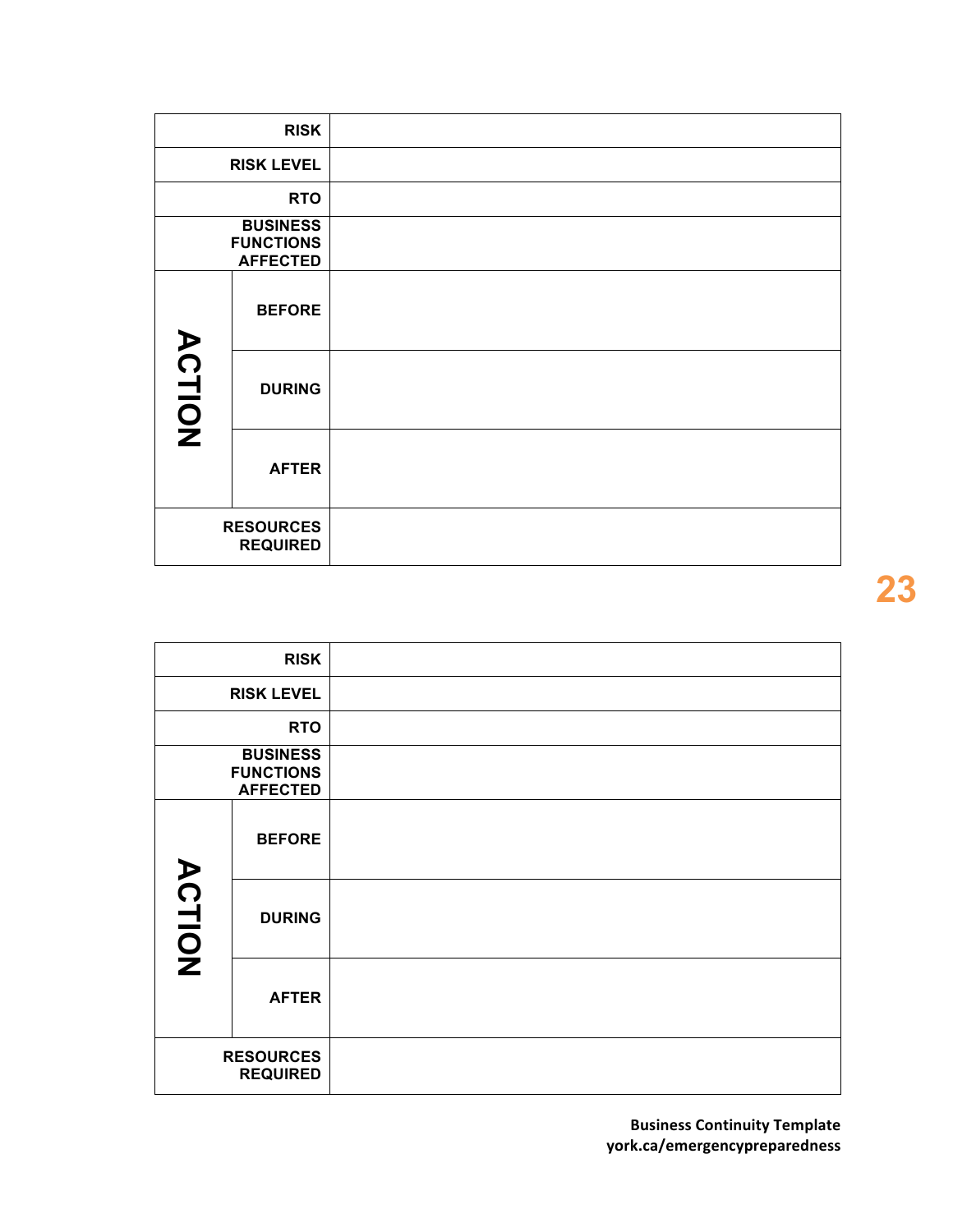| <b>Business Continuity Template</b> |
|-------------------------------------|
| york.ca/emergencypreparedness       |

**NOTES:**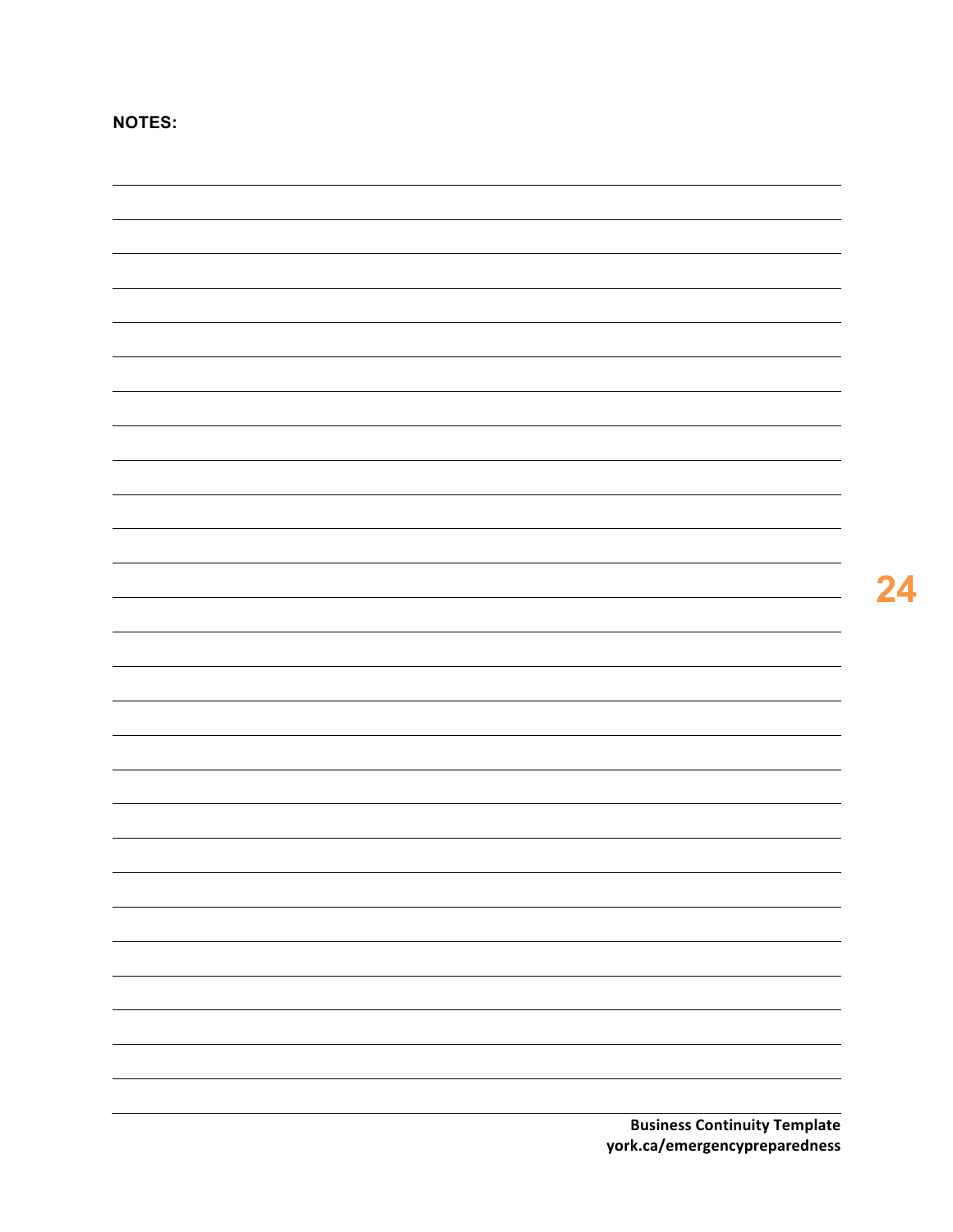# **STEP FIVE: EXERCISE YOUR PLAN**

## **EXERCISE PROCESS**



## **TYPES OF EXERCISES**

#### *Workshops*

 Workshops are designed to familiarize the employees with their roles and responsibilities as defined in the business continuity plan. Workshops are normally conducted in a classroom setting.

#### *Tabletop*

 Tabletop exercises are designed to test a hypothetical business disruption. The focus is on training, familiarization with roles, responsibilities, and procedures. Tabletop exercises are guided by a in a stress-free and informal environment where participants are facilitator that walks the employees through the process. It is conducted encouraged to ask questions.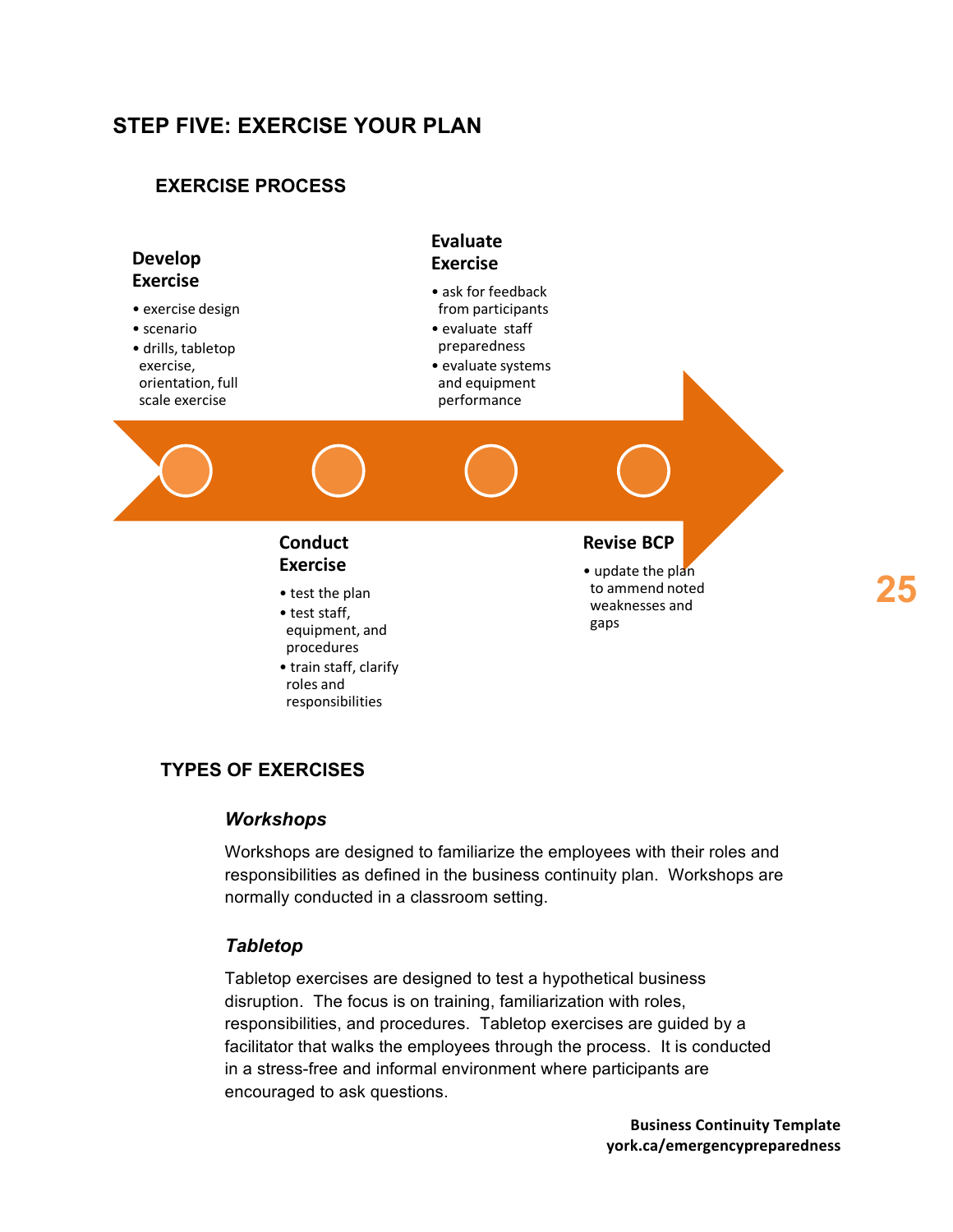#### *Full-Scale*

 Full-scale exercises attempt to simulate a real business disruption. This is as close as it gets to a real event. This exercise takes place on location where the hypothetical disruption has occurred. Actual equipment, personnel, and business partners are often included in a fullscale exercise.

## **EXERCISE LOG**

| <b>EXERCISE NAME</b>                                          |  |
|---------------------------------------------------------------|--|
| <b>DATE</b>                                                   |  |
| <b>DURATION</b>                                               |  |
| <b>SCENARIO</b>                                               |  |
| <b>BUSINESS</b><br><b>FUNCTIONS TO BE</b><br><b>EXERCISED</b> |  |
| <b>PARTICIPANTS</b>                                           |  |
| <b>COMMENTS AND</b><br><b>FINDINGS</b>                        |  |
| <b>RECOMMENDATIONS</b>                                        |  |

**26**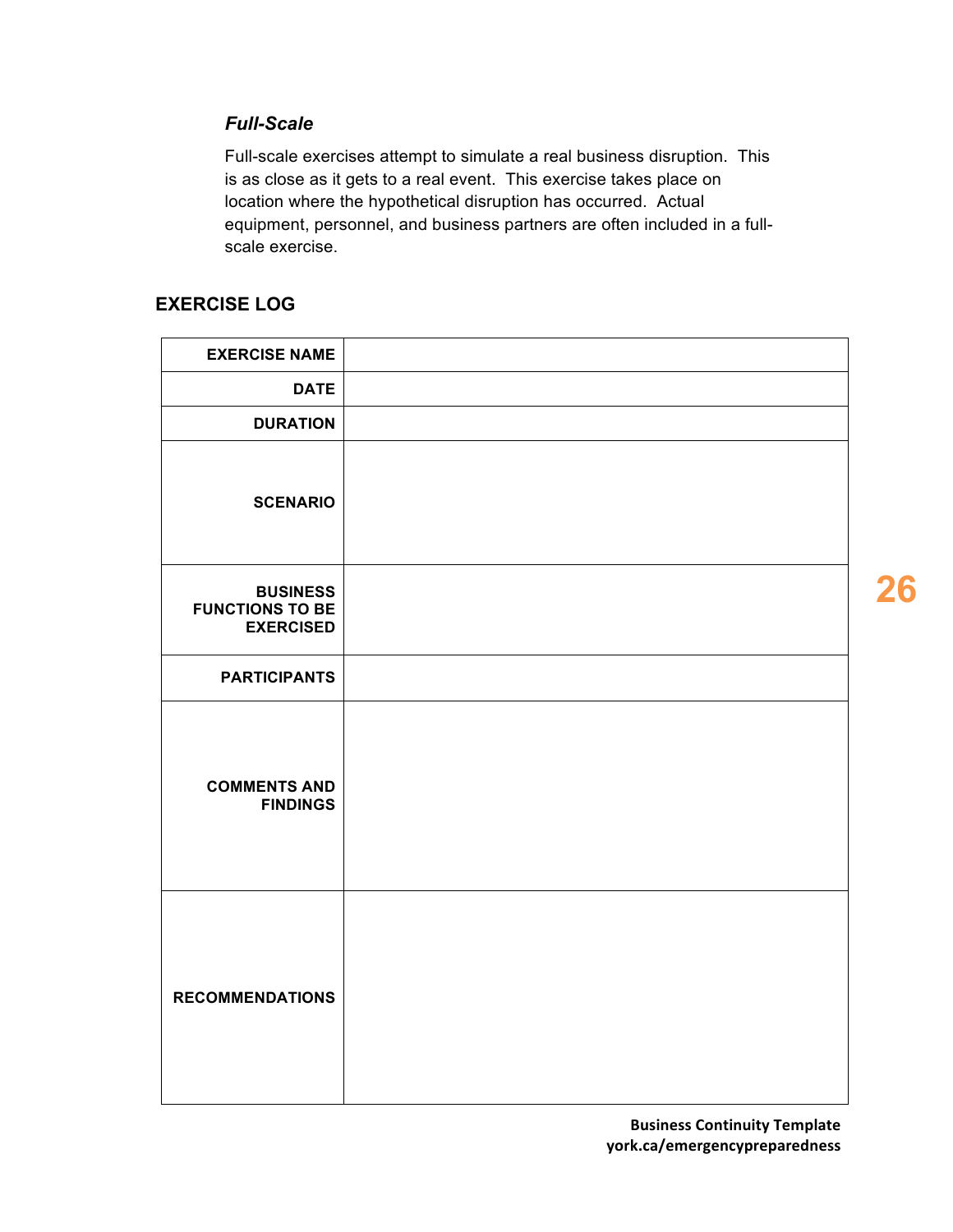## **STAY INFORMED**

#### **Emergency Management Ontario**

 Toll free: 1-866-517-0571 [Emergencymanagementontario.ca](http:Emergencymanagementontario.ca) Tel: 416 326-5000

#### **Environment and Climate Change Canada**

Canada.ca/en/environment-climate-change.html

#### **Public Safety Canada**

[Publicsafety.gc.ca](http:Publicsafety.gc.ca)

#### **Regional Municipality of York**

 Toll free: 1-877-464-9675 York.ca Twitter: @yorkregion.govt Access York

#### **Regional Municipality of York (Emergency Management)**

 Toll free: 1-877-464-9675 ext. 71219 Email: [Emergency.management@york.ca](mailto:Emergency.management@york.ca)

#### **York Regional Police**

Toll free: 1-866-876-5423 (non emergency number) Yrp.ca

#### **Enbridge**

 Toll free: 1-877-362-7434 [Enbridge.com](http:Enbridge.com)

#### **Alectra Utilities**

 Toll free: 1-877-963-6900 [Powerstream.ca](http:Powerstream.ca) Or [Alectrautilities.com](http:Alectrautilities.com)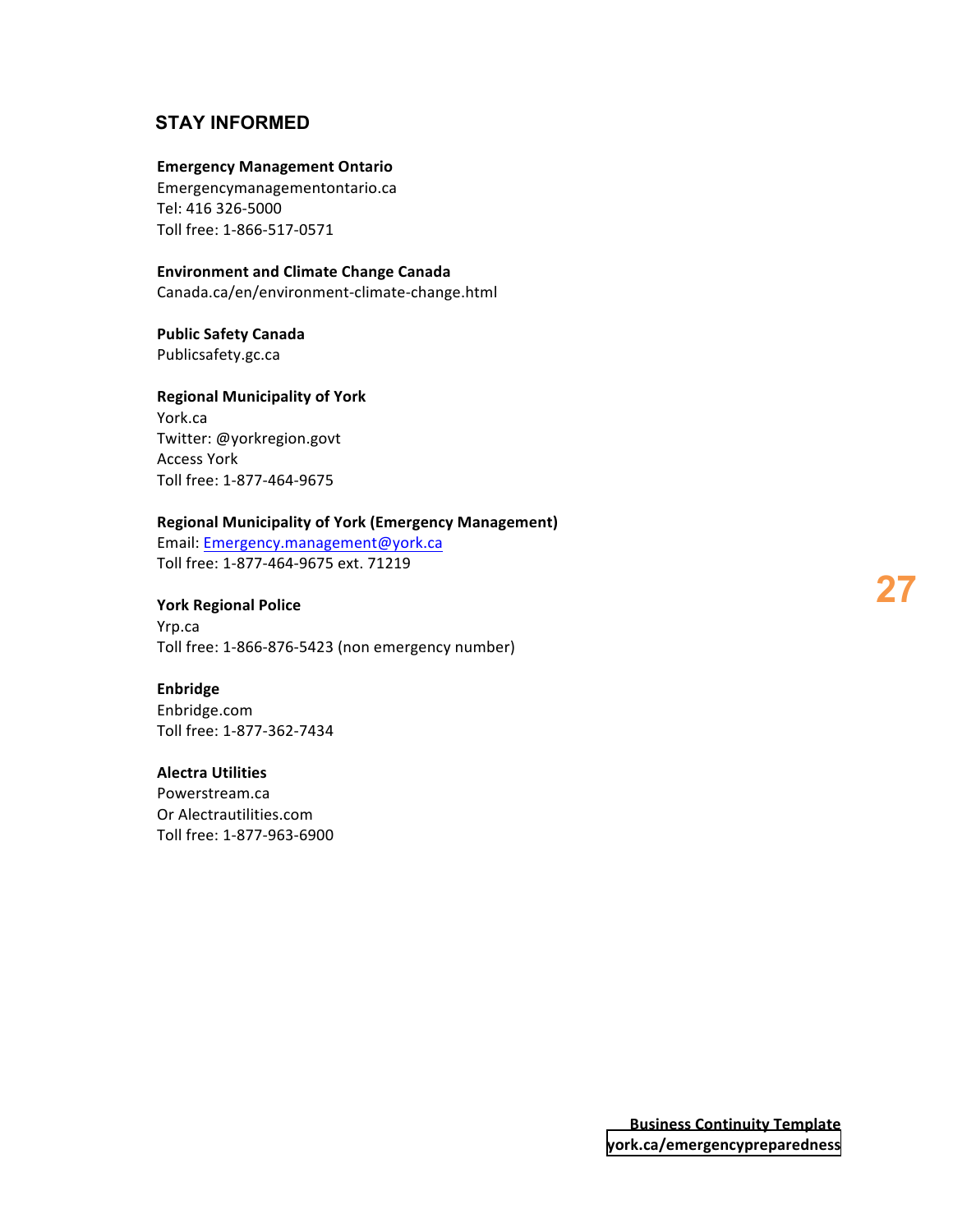| $\overline{\phantom{0}}$ |
|--------------------------|
|                          |